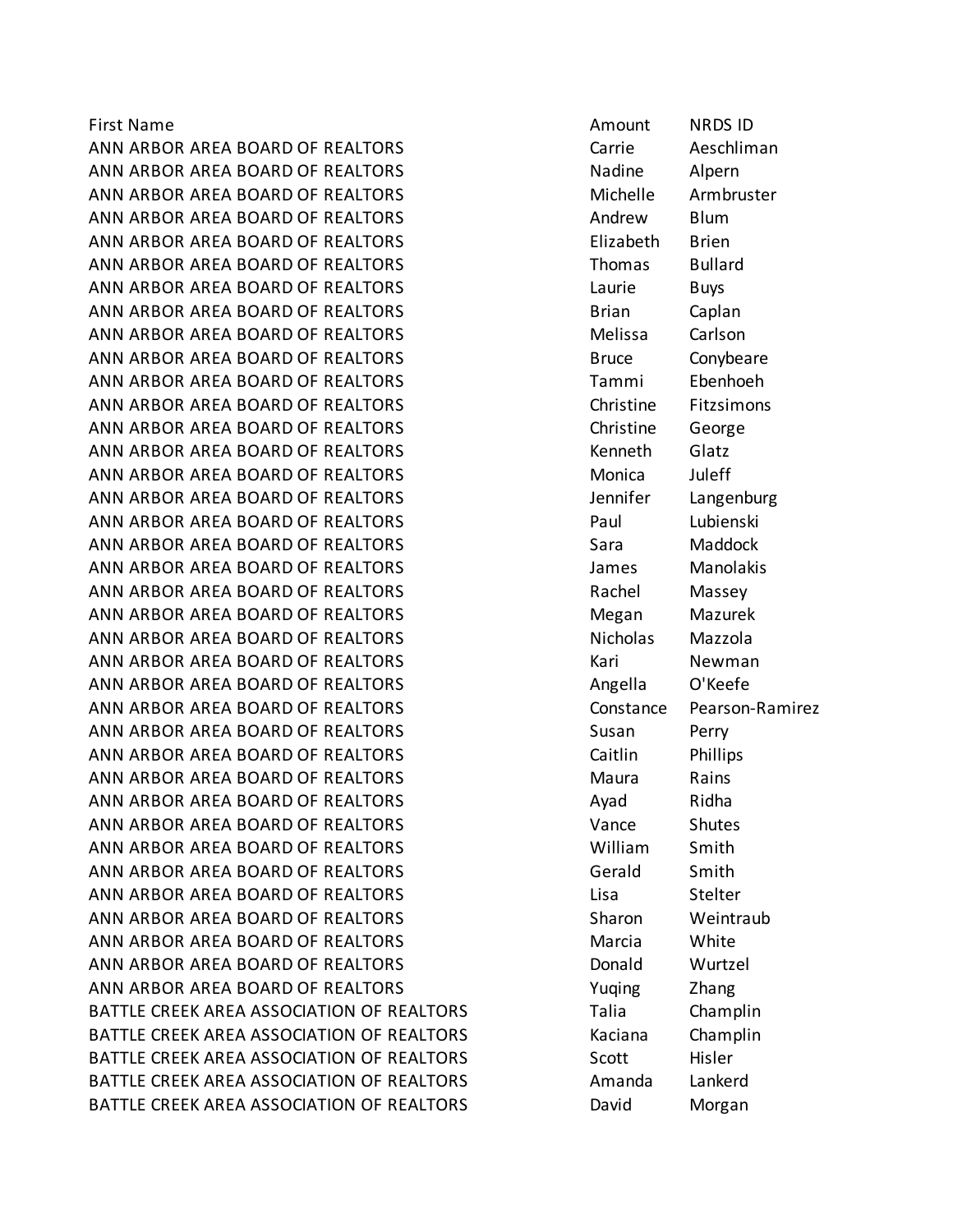BATTLE CREEK AREA ASSOCIATION OF REALTORS Esther Owen Leonard BAY COUNTY REALTOR ASSOCIATION Shelley Gottschling BAY COUNTY REALTOR ASSOCIATION Cheryl Huber BAY COUNTY REALTOR ASSOCIATION John Johnson BAY COUNTY REALTOR ASSOCIATION Joan Swide BRANCH COUNTY ASSOCIATION OF REALTORS Sharon Atkinson CENTRAL MICHIGAN ASSOCIATION OF REALTORS Steven Stressman CLARE GLADWIN BOARD OF REALTORS Ivie Baker CLARE GLADWIN BOARD OF REALTORS SONYA Loose CLARE GLADWIN BOARD OF REALTORS Peggy Miceli CLARE GLADWIN BOARD OF REALTORS Wayne Walts CLARE GLADWIN BOARD OF REALTORS Wayne Walts II COMMERCIAL ALLIANCE OF REALTORS Gary Albrecht COMMERCIAL ALLIANCE OF REALTORS MANUS Mark Ansara COMMERCIAL ALLIANCE OF REALTORS THE REALT RESERVE THE REAGANT RAIL REAGANT BAIK COMMERCIAL ALLIANCE OF REALTORS Christopher Beckering COMMERCIAL ALLIANCE OF REALTORS Bryan Bench COMMERCIAL ALLIANCE OF REALTORS TO Todd Beyer COMMERCIAL ALLIANCE OF REALTORS THE Craig Theory Black COMMERCIAL ALLIANCE OF REALTORS Russell Bono COMMERCIAL ALLIANCE OF REALTORS William Bowling COMMERCIAL ALLIANCE OF REALTORS William Bowling COMMERCIAL ALLIANCE OF REALTORS THE STACE STACE STACE STATES Broersma COMMERCIAL ALLIANCE OF REALTORS Marcel Burgler COMMERCIAL ALLIANCE OF REALTORS William Bussey COMMERCIAL ALLIANCE OF REALTORS John Clark COMMERCIAL ALLIANCE OF REALTORS **Earl Clements** COMMERCIAL ALLIANCE OF REALTORS Tom Coleman COMMERCIAL ALLIANCE OF REALTORS THE GIFFORD Gifford Cummings COMMERCIAL ALLIANCE OF REALTORS Dane Davis COMMERCIAL ALLIANCE OF REALTORS Thomas Deboer COMMERCIAL ALLIANCE OF REALTORS COMMERCIAL ALLIANCE OF REALTORS COMMERCIAL ALLIANCE OF REALTORS THE REALTORS THE REALTORS COMMERCIAL ALLIANCE OF REALTORS COMMERCIAL ALLIANCE OF REALTORS Jason DeWitt COMMERCIAL ALLIANCE OF REALTORS THE REALT BRUCE BRUCE BRUCE BRUCE Diephouse COMMERCIAL ALLIANCE OF REALTORS Thomas Dobre COMMERCIAL ALLIANCE OF REALTORS Sarah Duthie COMMERCIAL ALLIANCE OF REALTORS MANUSIC Mark Finkelstein COMMERCIAL ALLIANCE OF REALTORS Justin George COMMERCIAL ALLIANCE OF REALTORS Darrel Barrel Herweyer COMMERCIAL ALLIANCE OF REALTORS **Example 20 Fig. 12 COMMERCIAL ALLIANCE** OF REALTORS COMMERCIAL ALLIANCE OF REALTORS THE REALTORS THE REALTORS COMMERCIAL ALLIANCE OF REALTORS COMMERCIAL ALLIANCE OF REALTORS Charles Hoats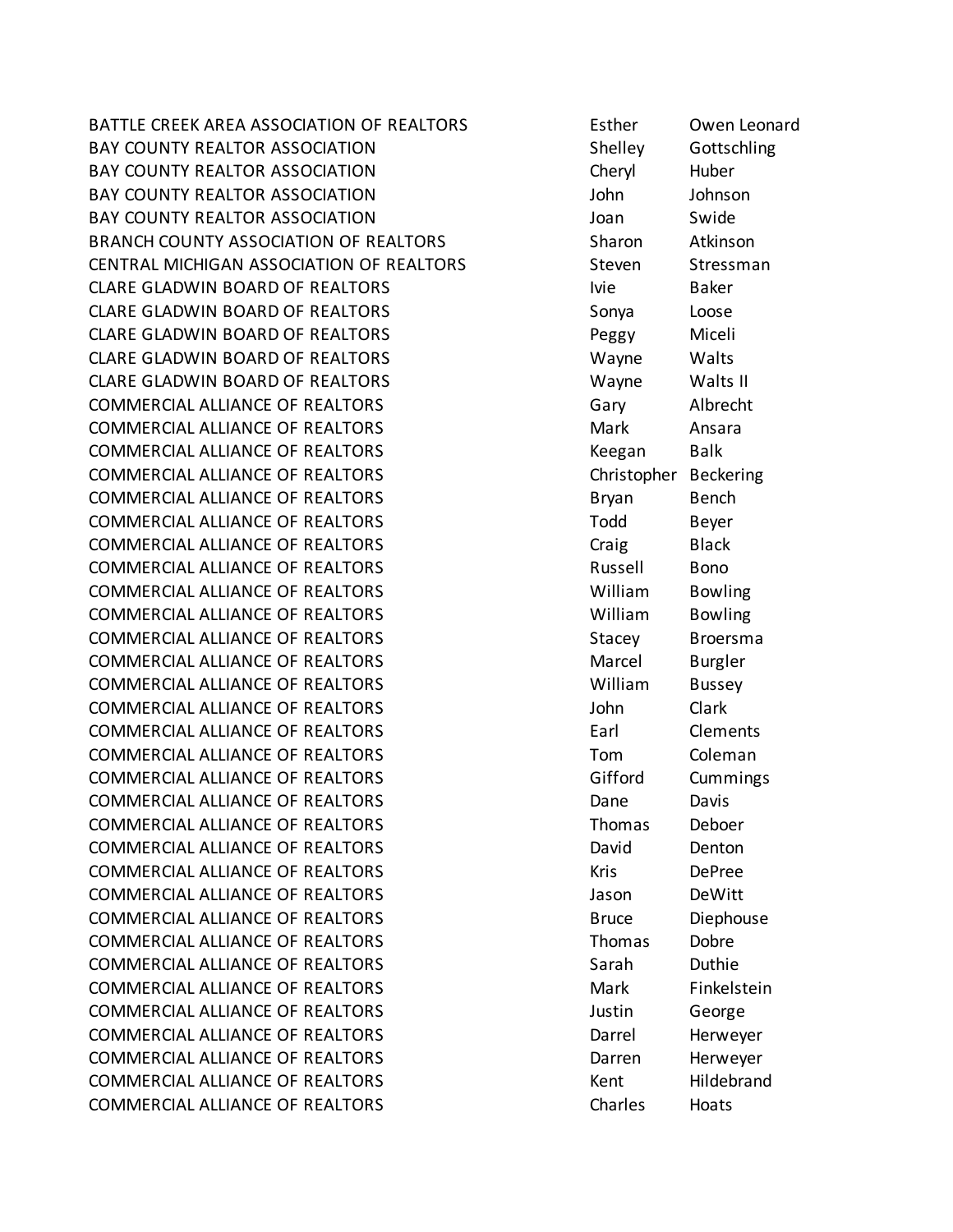COMMERCIAL ALLIANCE OF REALTORS Thomas Host COMMERCIAL ALLIANCE OF REALTORS **Brian** Hubble Brian Hubble COMMERCIAL ALLIANCE OF REALTORS Richard Jasinski COMMERCIAL ALLIANCE OF REALTORS THE REALTORS THE REALTORS COMMERCIAL ALLIANCE OF REALTORS COMMERCIAL ALLIANCE OF REALTORS **BARRY BARRY BARRY KAUFMAN** COMMERCIAL ALLIANCE OF REALTORS John Kuiper COMMERCIAL ALLIANCE OF REALTORS THE REALTORS THAT RUNST KUNST COMMERCIAL ALLIANCE OF REALTORS George Larimore COMMERCIAL ALLIANCE OF REALTORS Cheryl Lindgren COMMERCIAL ALLIANCE OF REALTORS William Loker COMMERCIAL ALLIANCE OF REALTORS Jason Makowski COMMERCIAL ALLIANCE OF REALTORS Steven Marcusse COMMERCIAL ALLIANCE OF REALTORS FRAGE COMMERCIAL ALLIANCE OF REALTORS COMMERCIAL ALLIANCE OF REALTORS MARING Mark McAleenan COMMERCIAL ALLIANCE OF REALTORS THE REALT COMMERCIAL ALLIANCE OF REALTORS COMMERCIAL ALLIANCE OF REALTORS **COMMERCIAL ALLIANCE OF REALTORS Debra** Debra Middleton COMMERCIAL ALLIANCE OF REALTORS Sid Miedema COMMERCIAL ALLIANCE OF REALTORS THE REALT COMMERCIAL ALLIANCE OF REALTORS COMMERCIAL ALLIANCE OF REALTORS SCOTT SCOTT SCOTT MOTERN COMMERCIAL ALLIANCE OF REALTORS **Michael Musical Musical** Murray COMMERCIAL ALLIANCE OF REALTORS Paula Nichols COMMERCIAL ALLIANCE OF REALTORS THE SCOTT SCOTT SCOTT Nurski COMMERCIAL ALLIANCE OF REALTORS Anthony Pearson COMMERCIAL ALLIANCE OF REALTORS STEVEN STEVEN Pestka COMMERCIAL ALLIANCE OF REALTORS TIMOTHY Timothy Platt COMMERCIAL ALLIANCE OF REALTORS Thomas Postma COMMERCIAL ALLIANCE OF REALTORS Christopher Prins COMMERCIAL ALLIANCE OF REALTORS Christopher Prins COMMERCIAL ALLIANCE OF REALTORS Edward Quinn COMMERCIAL ALLIANCE OF REALTORS **EXAMPLE 2018** David Rapp COMMERCIAL ALLIANCE OF REALTORS THE Shelby Reno COMMERCIAL ALLIANCE OF REALTORS THE REALTORS Bradley Rosely COMMERCIAL ALLIANCE OF REALTORS THE ROLL ROBER RUMBLE COMMERCIAL ALLIANCE OF REALTORS Kara Schroer COMMERCIAL ALLIANCE OF REALTORS Benjamin Sietsema COMMERCIAL ALLIANCE OF REALTORS THE SISCHONG METALLIANCE OF REALTORS COMMERCIAL ALLIANCE OF REALTORS Elizabeth Slane COMMERCIAL ALLIANCE OF REALTORS THE SMITH SMITH David Smies COMMERCIAL ALLIANCE OF REALTORS FREDERIC REALTORS FREDERICK Steiner COMMERCIAL ALLIANCE OF REALTORS **Example 20 Final Accord Summanners** Suwyn COMMERCIAL ALLIANCE OF REALTORS **EXAMPLE 2018** Douglas Taatjes COMMERCIAL ALLIANCE OF REALTORS NAND Nanea Thomas COMMERCIAL ALLIANCE OF REALTORS Cassie Tithof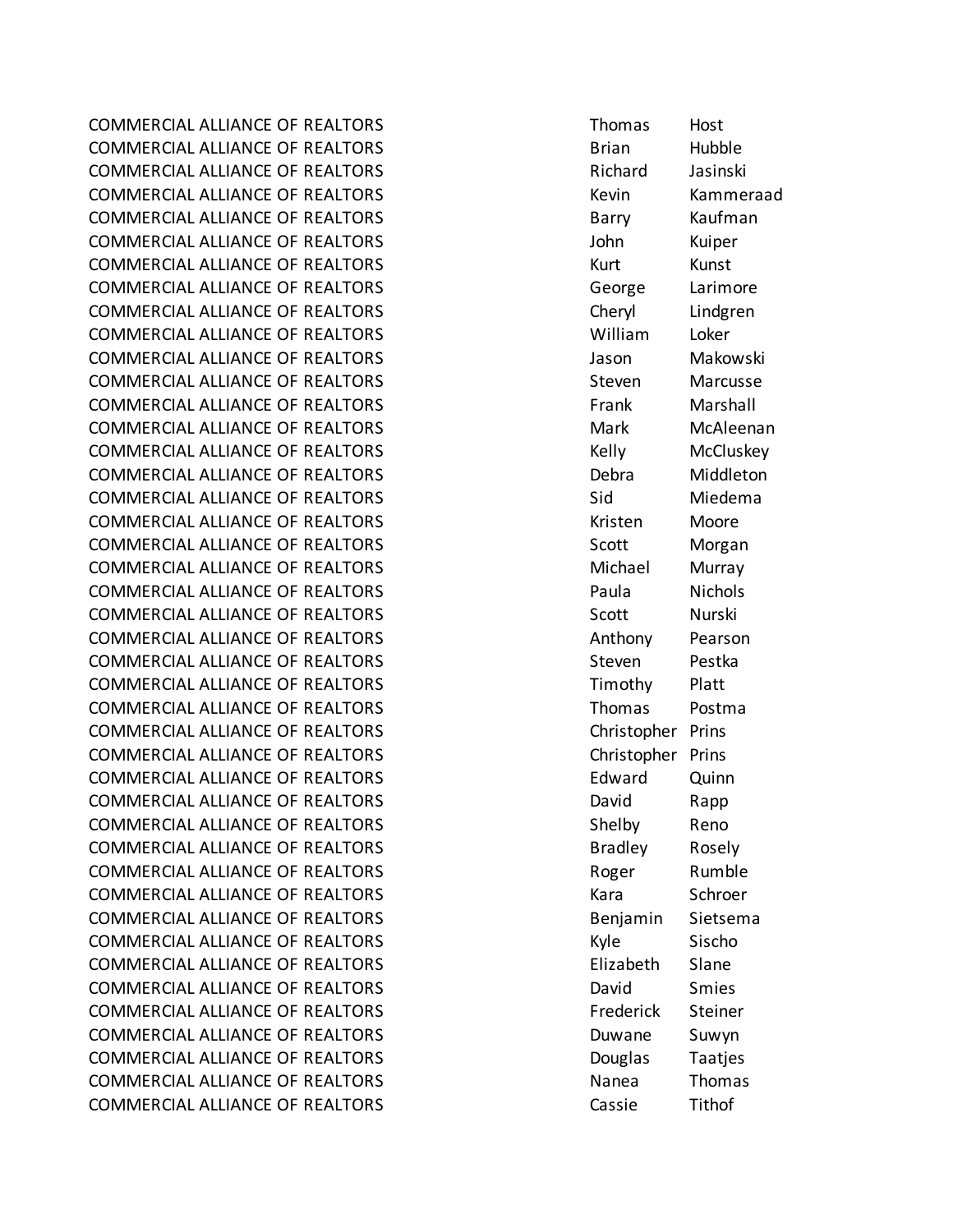COMMERCIAL ALLIANCE OF REALTORS Doug Todd COMMERCIAL ALLIANCE OF REALTORS **March March Tourangeau** COMMERCIAL ALLIANCE OF REALTORS Eric Trierweiler COMMERCIAL ALLIANCE OF REALTORS William Tyson COMMERCIAL ALLIANCE OF REALTORS THE STRING TIMOTHY THE VanNoord COMMERCIAL ALLIANCE OF REALTORS Jeremy Veenstra COMMERCIAL ALLIANCE OF REALTORS Andrew Visser COMMERCIAL ALLIANCE OF REALTORS THE MIKE MIKE MIKE VISSER COMMERCIAL ALLIANCE OF REALTORS TRANSPORTED Troversed and Masserman COMMERCIAL ALLIANCE OF REALTORS MATTER Matthew Wickstra COMMERCIAL ALLIANCE OF REALTORS David Wiener COMMERCIAL ALLIANCE OF REALTORS THE STREAK Trent Wieringa COMMERCIAL ALLIANCE OF REALTORS Charles Wiersum COMMERCIAL ALLIANCE OF REALTORS Mary Anne Wisinski COMMERCIAL ALLIANCE OF REALTORS THE STAND Stanley Wisinski COMMERCIAL ALLIANCE OF REALTORS THE REALT HILLARY WOZNICK COMMERCIAL ALLIANCE OF REALTORS THE REALTORS Benham Wrigley COMMERCIAL BOARD OF REALTORS INC The Sandra Covaleski DEARBORN AREA BOARD OF REALTORS DAVID BOARD Davidia Depowski DEARBORN AREA BOARD OF REALTORS **CONSTRUSS OMARY GENETAL CONSTRUSS** DEARBORN AREA BOARD OF REALTORS Wael Hussein DEARBORN AREA BOARD OF REALTORS THE ROBERT MARY DEARBORN AREA BOARD OF REALTORS Nicholas Sloney DETROIT ASSOCIATION OF REALTORS **Example 20 Section 12 Section** Harvey DOWN RIVER ASSOCIATION OF REALTORS **DOMING THE SEALT OF A BIRKNE**R DOWN RIVER ASSOCIATION OF REALTORS Steffanie Jozsa DOWN RIVER ASSOCIATION OF REALTORS Rene Louis DOWN RIVER ASSOCIATION OF REALTORS William Steinke EAST CENTRAL ASSOCIATION OF REALTORS INC THE ROSE Ann Anderson EAST CENTRAL ASSOCIATION OF REALTORS INC James Evans EAST CENTRAL ASSOCIATION OF REALTORS INC THE REALTORS Christine Nguyen EAST CENTRAL ASSOCIATION OF REALTORS INC FILL The Schlinker Schlinker EAST CENTRAL ASSOCIATION OF REALTORS INC Henry Tannenbaum EASTERN THUMB ASSOCIATION OF REALTORS FOR ROSEMARY Cooper EASTERN UPPER PENINSULA BOARD OF REALTORS Maxine Anderson EASTERN UPPER PENINSULA BOARD OF REALTORS John Anderson EASTERN UPPER PENINSULA BOARD OF REALTORS Steven Sanderson GREATER KALAMAZOO ASSOCIATION OF REALTORS INC Heather Atteberry GREATER KALAMAZOO ASSOCIATION OF REALTORS INC Patrick Bird GREATER KALAMAZOO ASSOCIATION OF REALTORS INC Wendy Conner GREATER KALAMAZOO ASSOCIATION OF REALTORS INC Colleen Dawson GREATER KALAMAZOO ASSOCIATION OF REALTORS INC Dennis Field GREATER KALAMAZOO ASSOCIATION OF REALTORS INC David Followell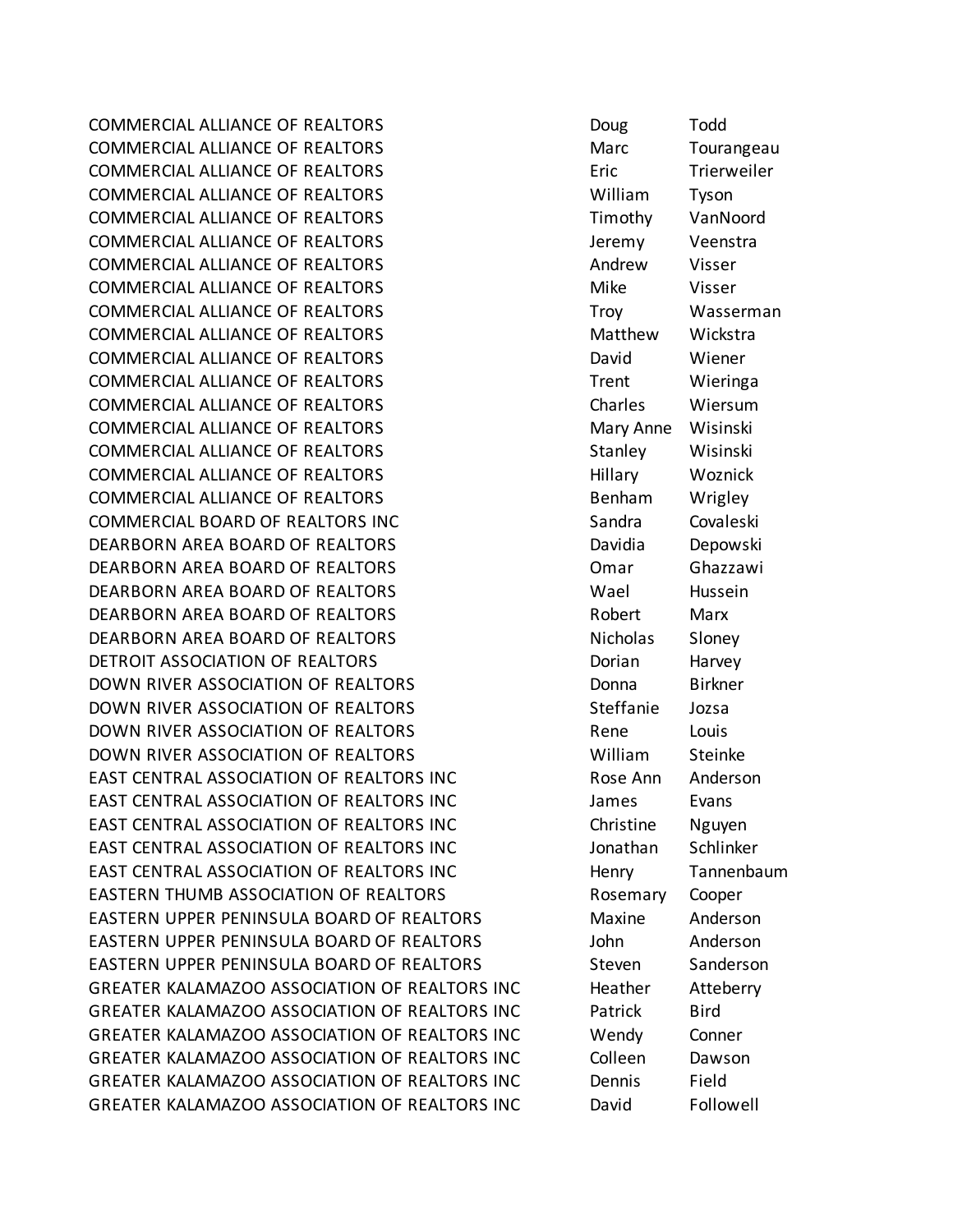GREATER KALAMAZOO ASSOCIATION OF REALTORS INC Stephanie Goldsberry GREATER KALAMAZOO ASSOCIATION OF REALTORS INC Janis Havice GREATER KALAMAZOO ASSOCIATION OF REALTORS INC Olivia Hensley GREATER KALAMAZOO ASSOCIATION OF REALTORS INC Kevan Hess GREATER KALAMAZOO ASSOCIATION OF REALTORS INC \_\_\_\_\_\_\_\_\_\_\_\_\_\_\_\_\_\_\_\_\_\_Krumm GREATER KALAMAZOO ASSOCIATION OF REALTORS INC Jeffrey Lee GREATER KALAMAZOO ASSOCIATION OF REALTORS INC Justin Lennon GREATER KALAMAZOO ASSOCIATION OF REALTORS INC Kristin Morgan GREATER KALAMAZOO ASSOCIATION OF REALTORS INC Joshua Nagy GREATER KALAMAZOO ASSOCIATION OF REALTORS INC Denise Nowak GREATER KALAMAZOO ASSOCIATION OF REALTORS INC Carol Oudsema GREATER KALAMAZOO ASSOCIATION OF REALTORS INC Cassandra Scramlin GREATER KALAMAZOO ASSOCIATION OF REALTORS INC Mary Swanson GREATER KALAMAZOO ASSOCIATION OF REALTORS INC Joseph Taylor GREATER KALAMAZOO ASSOCIATION OF REALTORS INC Brian Brian Trainor GREATER KALAMAZOO ASSOCIATION OF REALTORS INC Jodi VanderWeele-Noble GREATER KALAMAZOO ASSOCIATION OF REALTORS INC Joy Watts GREATER KALAMAZOO ASSOCIATION OF REALTORS INC Matthew Watts GREATER KALAMAZOO ASSOCIATION OF REALTORS INC Tami Wolthuis GREATER KALAMAZOO ASSOCIATION OF REALTORS INC Steven Zientek GREATER LANSING ASSOCIATION OF REALTORS Angela Averill GREATER LANSING ASSOCIATION OF REALTORS THE STATE HOME Ballard GREATER LANSING ASSOCIATION OF REALTORS **Example 20 For the UNITS CREATER** Barone GREATER LANSING ASSOCIATION OF REALTORS John Beneicke GREATER LANSING ASSOCIATION OF REALTORS Craig Benham GREATER LANSING ASSOCIATION OF REALTORS Amie Brown GREATER LANSING ASSOCIATION OF REALTORS FREE Eric Crandall GREATER LANSING ASSOCIATION OF REALTORS Luanne Dancer GREATER LANSING ASSOCIATION OF REALTORS Douglas Eschtruth GREATER LANSING ASSOCIATION OF REALTORS Wendy Ezzo GREATER LANSING ASSOCIATION OF REALTORS Connie Ferguson GREATER LANSING ASSOCIATION OF REALTORS Fineis GREATER LANSING ASSOCIATION OF REALTORS Flanders Robyn Flanders GREATER LANSING ASSOCIATION OF REALTORS THE Danielle French GREATER LANSING ASSOCIATION OF REALTORS MaryJo Garascia GREATER LANSING ASSOCIATION OF REALTORS FOR THE MANY Senerous GREATER LANSING ASSOCIATION OF REALTORS **Carl Carl Gorden** GREATER LANSING ASSOCIATION OF REALTORS Thomas Hands GREATER LANSING ASSOCIATION OF REALTORS **Example 20 Formula** Hanks GREATER LANSING ASSOCIATION OF REALTORS Cheri Hendershot GREATER LANSING ASSOCIATION OF REALTORS Elinor Holbrook GREATER LANSING ASSOCIATION OF REALTORS Stephen Ihrig GREATER LANSING ASSOCIATION OF REALTORS FOR Paula Bohnson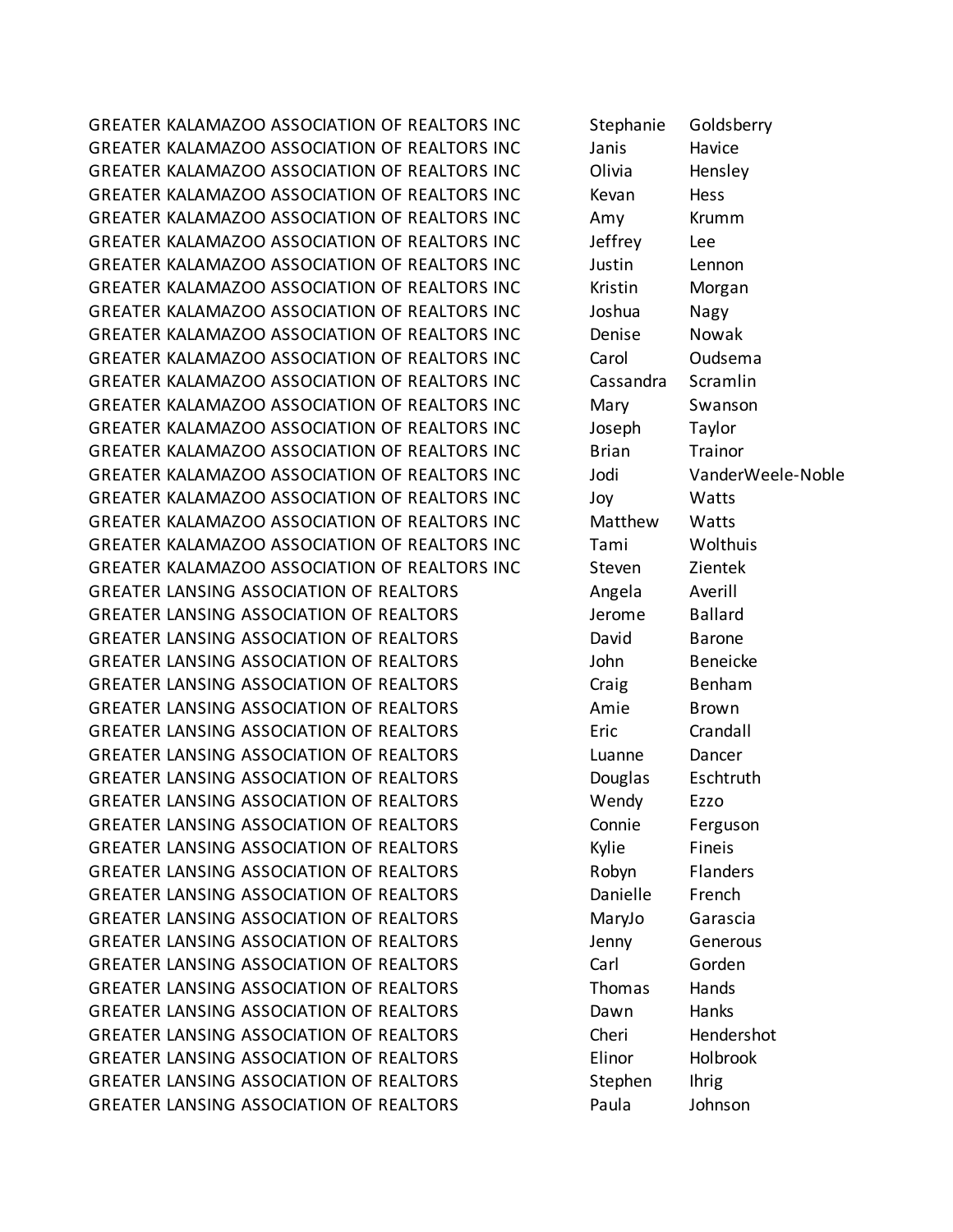GREATER LANSING ASSOCIATION OF REALTORS THE Dave Mathews GREATER LANSING ASSOCIATION OF REALTORS THE Dalanie Mathews GREATER LANSING ASSOCIATION OF REALTORS Charlene McCallum GREATER LANSING ASSOCIATION OF REALTORS THE MICHOTHOM MIKE MCGIVNEY GREATER LANSING ASSOCIATION OF REALTORS Jeri Jo Meyer GREATER LANSING ASSOCIATION OF REALTORS THE MONDITION MONOMONT MILLER GREATER LANSING ASSOCIATION OF REALTORS 6erald Mitchell GREATER LANSING ASSOCIATION OF REALTORS Steven Mittleman GREATER LANSING ASSOCIATION OF REALTORS THE Robin Naevaert GREATER LANSING ASSOCIATION OF REALTORS Gary Bary Naeyaert GREATER LANSING ASSOCIATION OF REALTORS Cindy Rase GREATER LANSING ASSOCIATION OF REALTORS THE Debra Richardson GREATER LANSING ASSOCIATION OF REALTORS Tim Sabrosky GREATER LANSING ASSOCIATION OF REALTORS TONY Schmidt GREATER LANSING ASSOCIATION OF REALTORS The David Smeak GREATER LANSING ASSOCIATION OF REALTORS Neil Smith GREATER LANSING ASSOCIATION OF REALTORS Chelsie Swaynie GREATER LANSING ASSOCIATION OF REALTORS Fatty Toth GREATER LANSING ASSOCIATION OF REALTORS FOR SUCKEY John Turner GREATER LANSING ASSOCIATION OF REALTORS Larry VanOstran GREATER LANSING ASSOCIATION OF REALTORS The Subsetional United GREATER LANSING ASSOCIATION OF REALTORS THE MOTOR HAMPLET AMOUNT WIlliams GREATER LANSING ASSOCIATION OF REALTORS Richard Williams GREATER LANSING ASSOCIATION OF REALTORS For the sensitive vertiling to the Worthington GREATER METROPOLITAN ASSOCIATION OF REALTORS Marieelaine Akleh GREATER METROPOLITAN ASSOCIATION OF REALTORS **The Done Amalfitano** GREATER METROPOLITAN ASSOCIATION OF REALTORS Madge Anderson GREATER METROPOLITAN ASSOCIATION OF REALTORS Function of Barker GREATER METROPOLITAN ASSOCIATION OF REALTORS Derek Bauer GREATER METROPOLITAN ASSOCIATION OF REALTORS Latisha Billy GREATER METROPOLITAN ASSOCIATION OF REALTORS Mayco Bojaj GREATER METROPOLITAN ASSOCIATION OF REALTORS Lisa Brennan GREATER METROPOLITAN ASSOCIATION OF REALTORS Tammy Campbell GREATER METROPOLITAN ASSOCIATION OF REALTORS Arturo Crosby GREATER METROPOLITAN ASSOCIATION OF REALTORS Lori Dolman GREATER METROPOLITAN ASSOCIATION OF REALTORS Nancy Duncanson GREATER METROPOLITAN ASSOCIATION OF REALTORS Adriane Dundon GREATER METROPOLITAN ASSOCIATION OF REALTORS Justine Dzon GREATER METROPOLITAN ASSOCIATION OF REALTORS Linda Fennell GREATER METROPOLITAN ASSOCIATION OF REALTORS Kevin Hultgren GREATER METROPOLITAN ASSOCIATION OF REALTORS Diana Diaeger GREATER METROPOLITAN ASSOCIATION OF REALTORS S. Toni Jennings GREATER METROPOLITAN ASSOCIATION OF REALTORS Brad Brad Bordan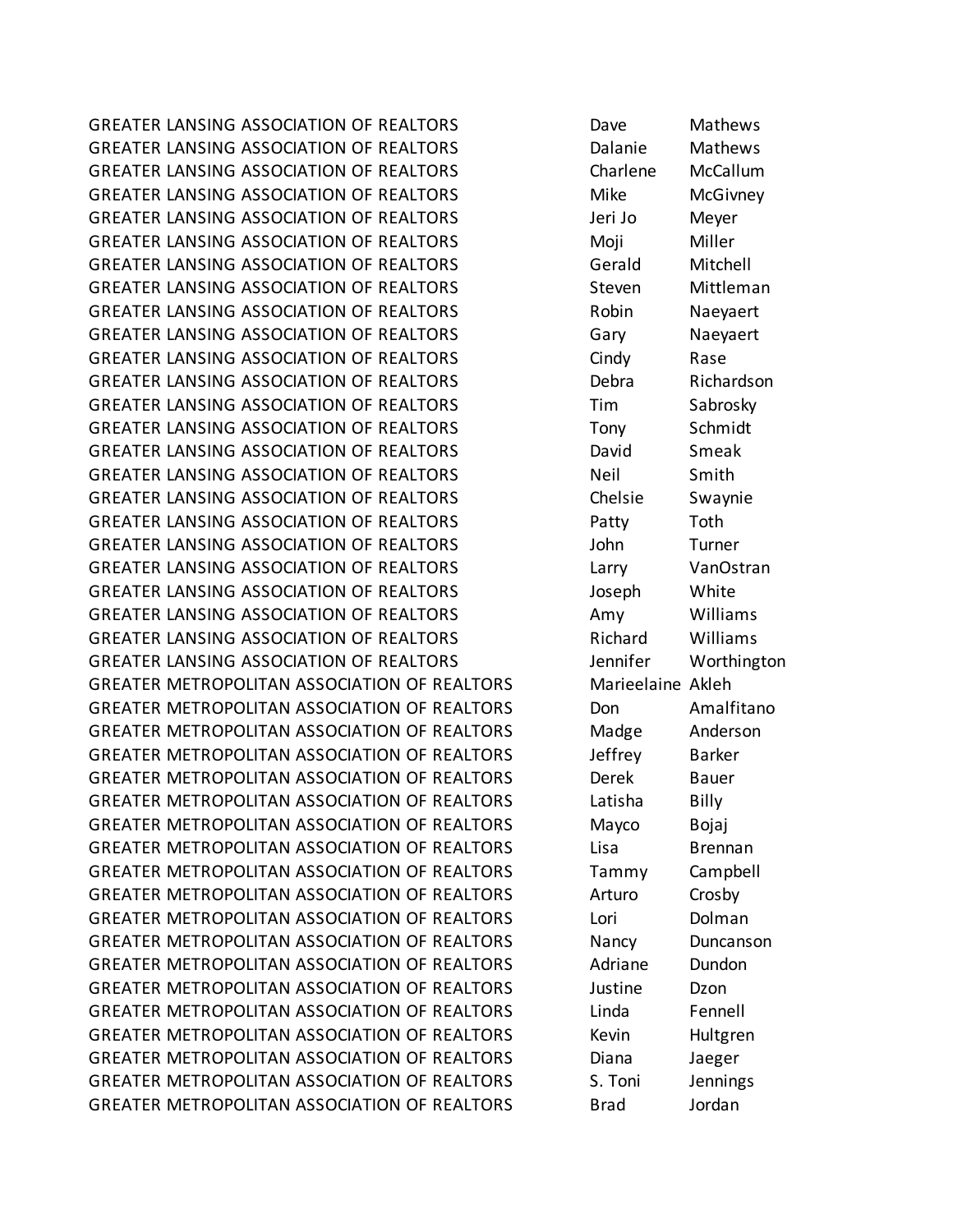GREATER METROPOLITAN ASSOCIATION OF REALTORS Meriem Kadi GREATER METROPOLITAN ASSOCIATION OF REALTORS Amy Kaplansky GREATER METROPOLITAN ASSOCIATION OF REALTORS Chris Kemp GREATER METROPOLITAN ASSOCIATION OF REALTORS Carol Lee GREATER METROPOLITAN ASSOCIATION OF REALTORS BRIGHARD REALTORS GREATER METROPOLITAN ASSOCIATION OF REALTORS Matthew Manninen GREATER METROPOLITAN ASSOCIATION OF REALTORS Gerald Miller GREATER METROPOLITAN ASSOCIATION OF REALTORS Levend Montgomery GREATER METROPOLITAN ASSOCIATION OF REALTORS Cynthia Monzon GREATER METROPOLITAN ASSOCIATION OF REALTORS Erin O'Neill GREATER METROPOLITAN ASSOCIATION OF REALTORS Nissi Pickett GREATER METROPOLITAN ASSOCIATION OF REALTORS Elizabeth Schneider GREATER METROPOLITAN ASSOCIATION OF REALTORS Ronald Vesche GREATER METROPOLITAN ASSOCIATION OF REALTORS Kevin Whitlock GREATER METROPOLITAN ASSOCIATION OF REALTORS Michael Workman GREATER METROPOLITAN ASSOCIATION OF REALTORS Brian Yaldoo GREATER METROPOLITAN ASSOCIATION OF REALTORS Jonathon Zaia GREATER METROPOLITAN ASSOCIATION OF REALTORS Jennifer Zardus GREATER METROPOLITAN ASSOCIATION OF REALTORS Steven Zuniga GREATER REGIONAL ALLIANCE OF REALTORS NET MICHOLAS NOTIFIED Adado GREATER REGIONAL ALLIANCE OF REALTORS Nicholas Allen GREATER REGIONAL ALLIANCE OF REALTORS **Example 20 Final Anders** Anders GREATER REGIONAL ALLIANCE OF REALTORS THE STATE HEATH Anderson GREATER REGIONAL ALLIANCE OF REALTORS **Example 10 FOST 10 FOST Anderson** GREATER REGIONAL ALLIANCE OF REALTORS FOR ALLIANCE OF REALTORS GREATER REGIONAL ALLIANCE OF REALTORS **Example 20 FISH** David Ash GREATER REGIONAL ALLIANCE OF REALTORS Stephen Babitz GREATER REGIONAL ALLIANCE OF REALTORS FREE Elizabeth Bagwell GREATER REGIONAL ALLIANCE OF REALTORS Aurelia Becker GREATER REGIONAL ALLIANCE OF REALTORS THE REALTORS Chris Becker GREATER REGIONAL ALLIANCE OF REALTORS Lori Lori Beduhn GREATER REGIONAL ALLIANCE OF REALTORS THE BITTLE BITTLE BITTLE BITTLE BITTLE BITTLE GREATER REGIONAL ALLIANCE OF REALTORS **REALTORS** RuthAnn Blaauw GREATER REGIONAL ALLIANCE OF REALTORS **Brandi** Block GREATER REGIONAL ALLIANCE OF REALTORS Albert Bolt GREATER REGIONAL ALLIANCE OF REALTORS Shawn Boomstra GREATER REGIONAL ALLIANCE OF REALTORS FOR ROBERTAL Bosch GREATER REGIONAL ALLIANCE OF REALTORS Emily Brougham GREATER REGIONAL ALLIANCE OF REALTORS Angela Bruursema GREATER REGIONAL ALLIANCE OF REALTORS Sarah Cain GREATER REGIONAL ALLIANCE OF REALTORS FOR Barry Capel GREATER REGIONAL ALLIANCE OF REALTORS Chris Carr GREATER REGIONAL ALLIANCE OF REALTORS FOR Patrick Caverley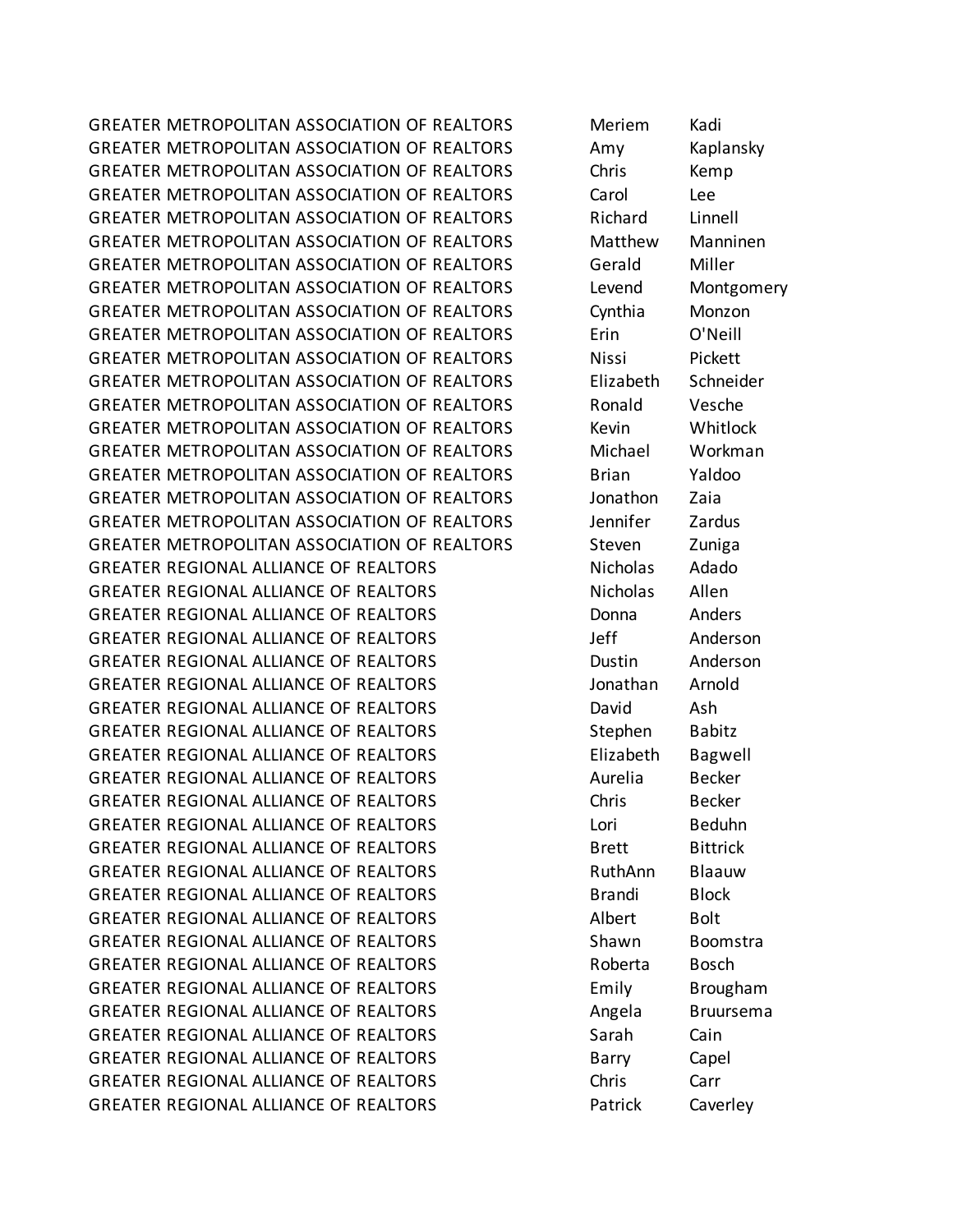GREATER REGIONAL ALLIANCE OF REALTORS **Meagan** Clausen GREATER REGIONAL ALLIANCE OF REALTORS THE STAND RANGE Clemens GREATER REGIONAL ALLIANCE OF REALTORS THE REALTORS READER READERS ARE RESIDENCED AS A REAL PROPERTY AND READER GREATER REGIONAL ALLIANCE OF REALTORS Lisa Coe GREATER REGIONAL ALLIANCE OF REALTORS **Melissa** Collar GREATER REGIONAL ALLIANCE OF REALTORS FOR RODARY Conlon GREATER REGIONAL ALLIANCE OF REALTORS THE May Courtney GREATER REGIONAL ALLIANCE OF REALTORS THE Robert Curley GREATER REGIONAL ALLIANCE OF REALTORS THE REALTORS CRIMINAL Rayla GREATER REGIONAL ALLIANCE OF REALTORS FRAGALLY Rachel DeBack GREATER REGIONAL ALLIANCE OF REALTORS THE ROBIN BOOK DECKER GREATER REGIONAL ALLIANCE OF REALTORS **Mark** Deering GREATER REGIONAL ALLIANCE OF REALTORS THE Marcy DeGrave GREATER REGIONAL ALLIANCE OF REALTORS Stephanie DeShane GREATER REGIONAL ALLIANCE OF REALTORS Thomas Deur GREATER REGIONAL ALLIANCE OF REALTORS THE Rebecca Dickenson GREATER REGIONAL ALLIANCE OF REALTORS Patricia Doezema GREATER REGIONAL ALLIANCE OF REALTORS Stacy Dood GREATER REGIONAL ALLIANCE OF REALTORS THE REALTORS RESISTING RESISTING RESISTING REAL PROPERTY GREATER REGIONAL ALLIANCE OF REALTORS THE REALTORS Katherine Duisterhof GREATER REGIONAL ALLIANCE OF REALTORS **Example 20 Final Contract Contract Contract** Dykema GREATER REGIONAL ALLIANCE OF REALTORS Claudia Ellenberger GREATER REGIONAL ALLIANCE OF REALTORS **Elliott** Darin Elliott GREATER REGIONAL ALLIANCE OF REALTORS THE Gregory Emmorey GREATER REGIONAL ALLIANCE OF REALTORS TOTI Tori Ensing GREATER REGIONAL ALLIANCE OF REALTORS FOR Barbara Ertl GREATER REGIONAL ALLIANCE OF REALTORS THE Laura Featherston GREATER REGIONAL ALLIANCE OF REALTORS THE ROBER THE ROBER Flinn GREATER REGIONAL ALLIANCE OF REALTORS Ford Paul Ford GREATER REGIONAL ALLIANCE OF REALTORS THE REALT REALTY REALTY AND REALTY REALTY REALTY AND REALTY REALTY REALTY GREATER REGIONAL ALLIANCE OF REALTORS THE REALTORS Ruiper Gerald GREATER REGIONAL ALLIANCE OF REALTORS Nicholas Gerfen GREATER REGIONAL ALLIANCE OF REALTORS THOMAS Girardot GREATER REGIONAL ALLIANCE OF REALTORS Trevor Godley GREATER REGIONAL ALLIANCE OF REALTORS THE REALTORS REALTORS REALTORS REALTORS GREATER REGIONAL ALLIANCE OF REALTORS THE REALTORS Rendall Grashuis GREATER REGIONAL ALLIANCE OF REALTORS THE MILLIAN William Grav GREATER REGIONAL ALLIANCE OF REALTORS **Megan** Green GREATER REGIONAL ALLIANCE OF REALTORS Nancy Gregus GREATER REGIONAL ALLIANCE OF REALTORS FOR THE STREATER REGIONAL ALLIANCE OF REALTORS GREATER REGIONAL ALLIANCE OF REALTORS Sheldon Grosvenor GREATER REGIONAL ALLIANCE OF REALTORS Dustin Groth GREATER REGIONAL ALLIANCE OF REALTORS Lori Lori Grysen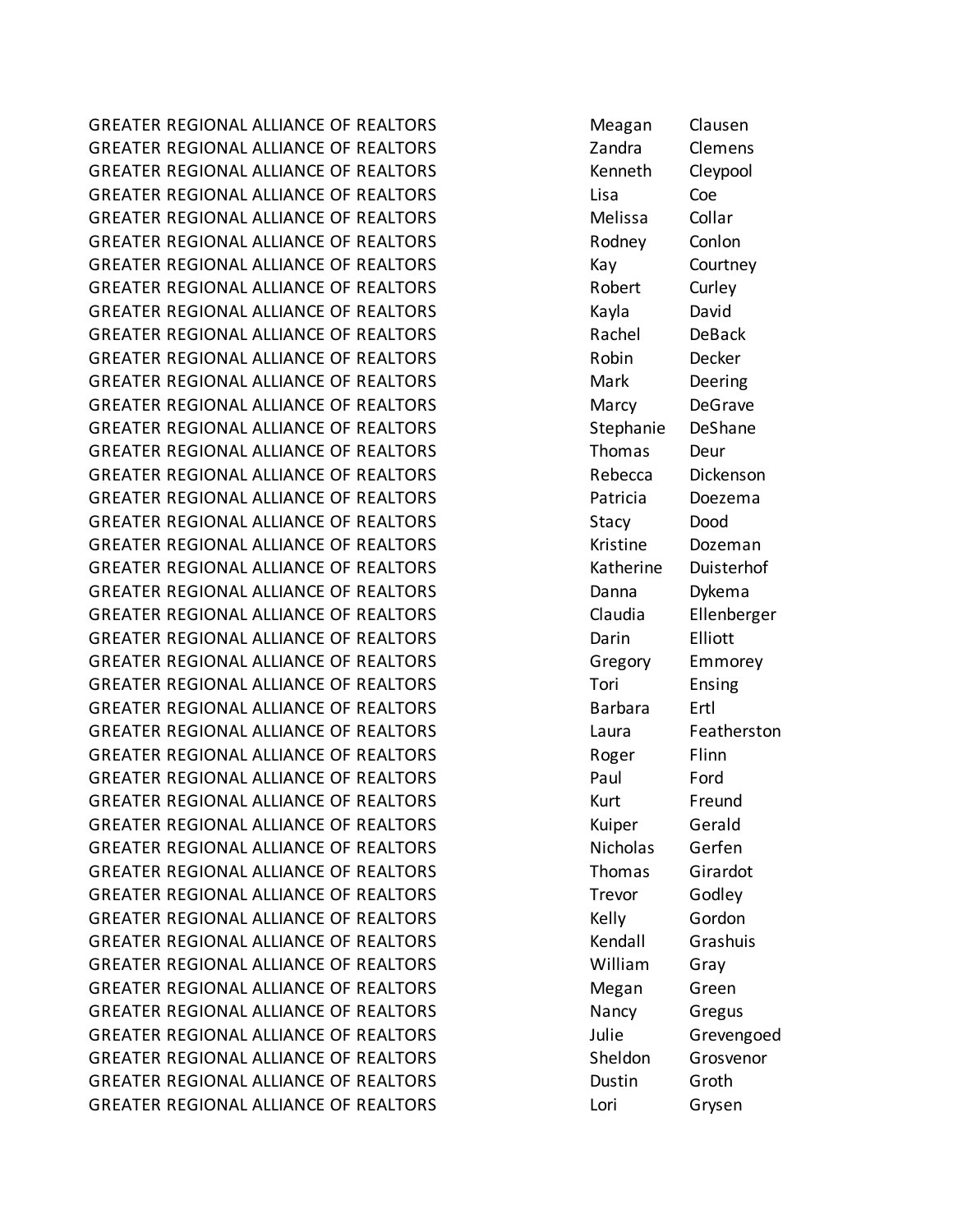GREATER REGIONAL ALLIANCE OF REALTORS THE RESERVE RENE Guzman GREATER REGIONAL ALLIANCE OF REALTORS Stephanie Hainer GREATER REGIONAL ALLIANCE OF REALTORS Mark Mark Hamersma GREATER REGIONAL ALLIANCE OF REALTORS THE REALTORS Drake Harper GREATER REGIONAL ALLIANCE OF REALTORS Mallory Hausserman GREATER REGIONAL ALLIANCE OF REALTORS **STARF AREASS AREA** Jonathan Hazeltine GREATER REGIONAL ALLIANCE OF REALTORS THE ROBERT HEIN GREATER REGIONAL ALLIANCE OF REALTORS Mark Mark Heintzelman GREATER REGIONAL ALLIANCE OF REALTORS NET MICHOLAS Henderson GREATER REGIONAL ALLIANCE OF REALTORS Pamela Hill GREATER REGIONAL ALLIANCE OF REALTORS FOR Marie Hillery GREATER REGIONAL ALLIANCE OF REALTORS FOR Barbara Holoweiko GREATER REGIONAL ALLIANCE OF REALTORS Cheryl Holwerda GREATER REGIONAL ALLIANCE OF REALTORS Thomas Holyfield GREATER REGIONAL ALLIANCE OF REALTORS THE SUBSECTION SUBSECTION AND HOOPER GREATER REGIONAL ALLIANCE OF REALTORS THE Robert Hornbrook GREATER REGIONAL ALLIANCE OF REALTORS **REALTORS** Ronald Hudson GREATER REGIONAL ALLIANCE OF REALTORS FOR THE REALTORS Edward Huitsing GREATER REGIONAL ALLIANCE OF REALTORS THE ROBERT Hunt GREATER REGIONAL ALLIANCE OF REALTORS Leeann Inosencio GREATER REGIONAL ALLIANCE OF REALTORS **BEEN DAVIDED** David Jablonski GREATER REGIONAL ALLIANCE OF REALTORS FOR Daniel Daniel Jaqua GREATER REGIONAL ALLIANCE OF REALTORS TAWNI Kantner GREATER REGIONAL ALLIANCE OF REALTORS Katie Karczewski GREATER REGIONAL ALLIANCE OF REALTORS Michael Karel GREATER REGIONAL ALLIANCE OF REALTORS Wendy Katerberg GREATER REGIONAL ALLIANCE OF REALTORS Maria Maria Kauffman GREATER REGIONAL ALLIANCE OF REALTORS FOR REALTORS Richard Kazma GREATER REGIONAL ALLIANCE OF REALTORS Sue Sue Kazma GREATER REGIONAL ALLIANCE OF REALTORS FOR Holly Follow Keiser GREATER REGIONAL ALLIANCE OF REALTORS **Marty** Marty Kellogg GREATER REGIONAL ALLIANCE OF REALTORS Madison Kelly GREATER REGIONAL ALLIANCE OF REALTORS Don King GREATER REGIONAL ALLIANCE OF REALTORS FREE Elizabeth Klinzing GREATER REGIONAL ALLIANCE OF REALTORS **Maria** Kocsis GREATER REGIONAL ALLIANCE OF REALTORS Seth Kooienga GREATER REGIONAL ALLIANCE OF REALTORS Scott Koop GREATER REGIONAL ALLIANCE OF REALTORS Steven Koop GREATER REGIONAL ALLIANCE OF REALTORS Chasity Kopernik GREATER REGIONAL ALLIANCE OF REALTORS **Christina** Kosiara GREATER REGIONAL ALLIANCE OF REALTORS TIMOTHY Koster GREATER REGIONAL ALLIANCE OF REALTORS THE STATE HOUSE SUITE AND MOVE CONSTANTS AND LOTE AND HOUSE CONSTRUCT A GREATER REGIONAL ALLIANCE OF REALTORS Stanley Labinski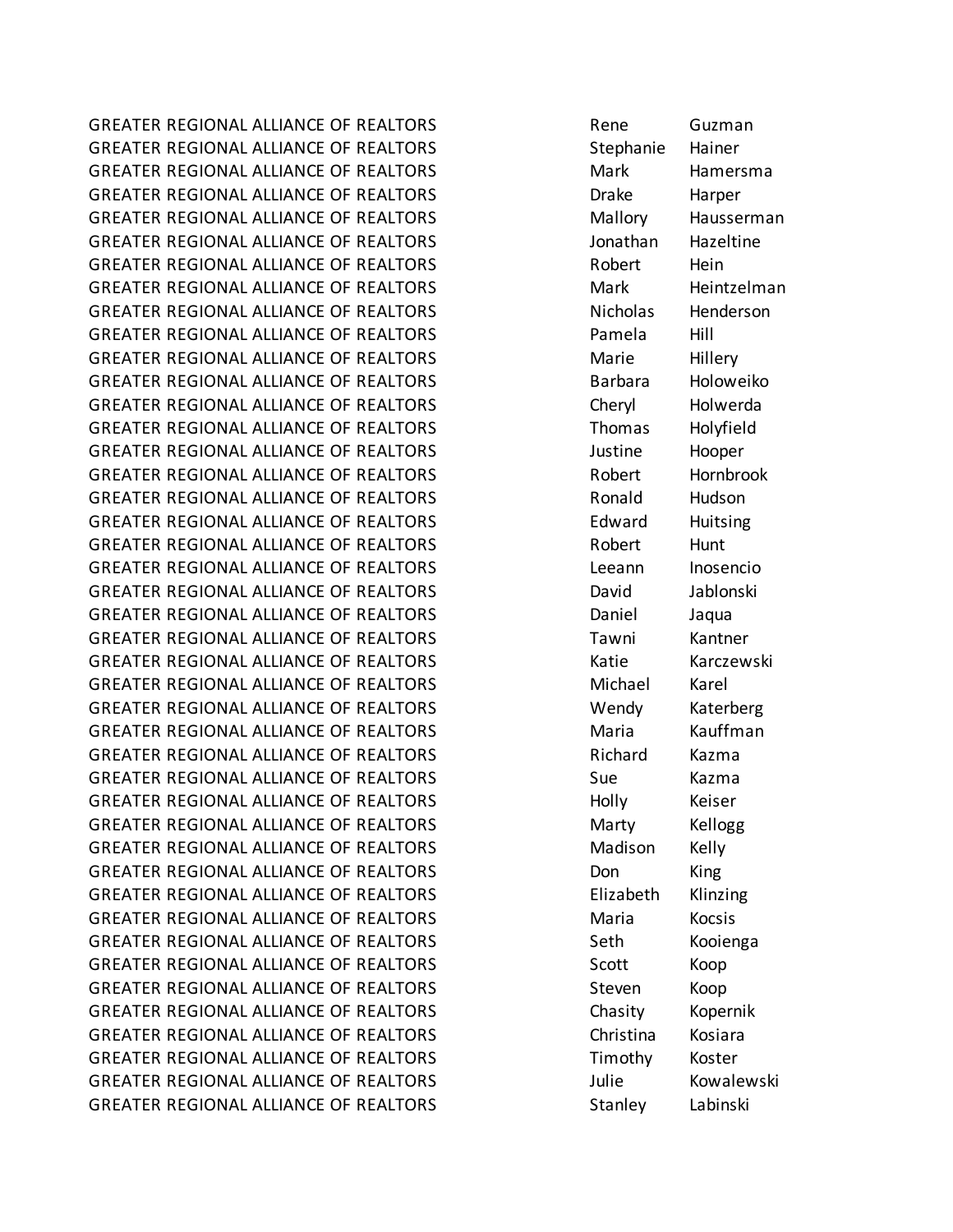GREATER REGIONAL ALLIANCE OF REALTORS **Michael** Lamb GREATER REGIONAL ALLIANCE OF REALTORS Charles Laufer GREATER REGIONAL ALLIANCE OF REALTORS FOR THE MODE of the Muslim of LaValleee GREATER REGIONAL ALLIANCE OF REALTORS Ethan Leavitt GREATER REGIONAL ALLIANCE OF REALTORS THE REALTORS REALTORS RESIDENCE AND LEIPPRANDIC GREATER REGIONAL ALLIANCE OF REALTORS Cami Lepper GREATER REGIONAL ALLIANCE OF REALTORS Amy Lindgren GREATER REGIONAL ALLIANCE OF REALTORS Tiscia Lorenz GREATER REGIONAL ALLIANCE OF REALTORS Cindy Louwsma GREATER REGIONAL ALLIANCE OF REALTORS Mary Mary MacKercher GREATER REGIONAL ALLIANCE OF REALTORS Annitra Mallindine GREATER REGIONAL ALLIANCE OF REALTORS FOR THE STATE STATE AND DEFITLE Marion GREATER REGIONAL ALLIANCE OF REALTORS FOR THE STATE STATE Martin GREATER REGIONAL ALLIANCE OF REALTORS Sierra Martin GREATER REGIONAL ALLIANCE OF REALTORS Samantha Maynard GREATER REGIONAL ALLIANCE OF REALTORS Naomi McManus GREATER REGIONAL ALLIANCE OF REALTORS Nicole McQuirter GREATER REGIONAL ALLIANCE OF REALTORS Maury Maury Medina GREATER REGIONAL ALLIANCE OF REALTORS THE Robert Meringa GREATER REGIONAL ALLIANCE OF REALTORS Michael Mishler GREATER REGIONAL ALLIANCE OF REALTORS GAry Mitchell GREATER REGIONAL ALLIANCE OF REALTORS **Melissa** Mitchell GREATER REGIONAL ALLIANCE OF REALTORS THE Heather Mojzak GREATER REGIONAL ALLIANCE OF REALTORS FOR Phillip Mol GREATER REGIONAL ALLIANCE OF REALTORS Wendi Moore GREATER REGIONAL ALLIANCE OF REALTORS Cheryl Morehouse GREATER REGIONAL ALLIANCE OF REALTORS Leigha Muller GREATER REGIONAL ALLIANCE OF REALTORS THE MARING WARD NELSON GREATER REGIONAL ALLIANCE OF REALTORS THE REARD Ryan Nelson GREATER REGIONAL ALLIANCE OF REALTORS Aushalom Nisanov GREATER REGIONAL ALLIANCE OF REALTORS Lisa Lisa Novosad GREATER REGIONAL ALLIANCE OF REALTORS FOR ROBERT ROOMS AND ROOMS GREATER REGIONAL ALLIANCE OF REALTORS Cyrus Odland GREATER REGIONAL ALLIANCE OF REALTORS Terrence Oneil GREATER REGIONAL ALLIANCE OF REALTORS Melanie Oppenhuizen GREATER REGIONAL ALLIANCE OF REALTORS FOR SUCH THE SUBSEXTED SUPPLY AND THE SUBSEXTED SUBSEXTED SUBSEXTED SUBSEXTED SUBSEXTED SUBSEXTED SUBSEXTED SUBSEXTED SUBSEXTED SUBSEXTED SUBSEXTED SUBSEXTED SUBSEXTED SUBSEXTED SUBSEX GREATER REGIONAL ALLIANCE OF REALTORS Michael O'Rourke GREATER REGIONAL ALLIANCE OF REALTORS Linda Dtis GREATER REGIONAL ALLIANCE OF REALTORS Eldon Palmer GREATER REGIONAL ALLIANCE OF REALTORS THE SERVICE PATTER PATTER GREATER REGIONAL ALLIANCE OF REALTORS Alicia Pestka GREATER REGIONAL ALLIANCE OF REALTORS Mark Petersen GREATER REGIONAL ALLIANCE OF REALTORS FOR EMILY Piersma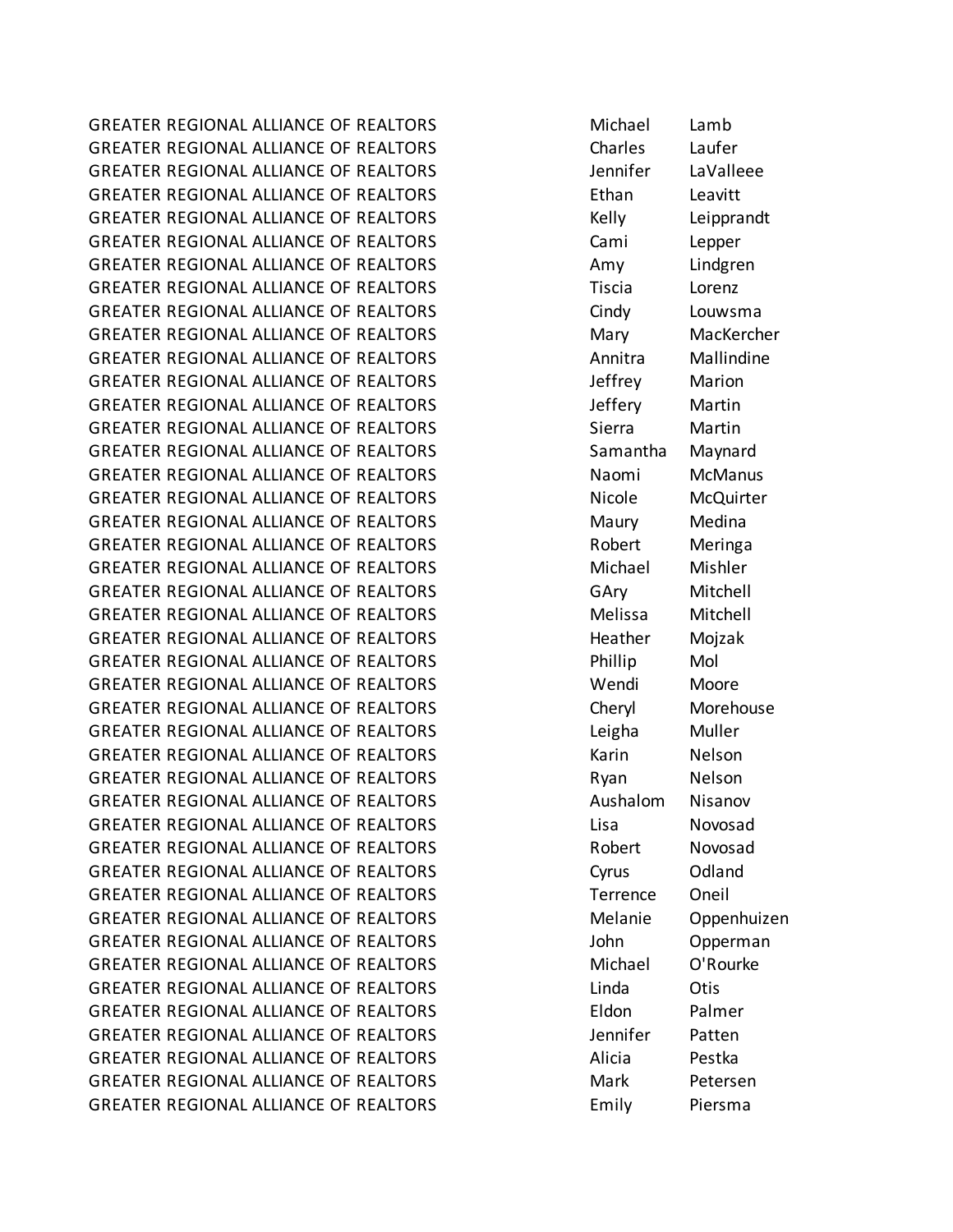GREATER REGIONAL ALLIANCE OF REALTORS **Mark** Poll GREATER REGIONAL ALLIANCE OF REALTORS THE Richard Poole GREATER REGIONAL ALLIANCE OF REALTORS FOR THE MORT CONTROL CONTRACT AND RESIDENCE AND RESIDENCE AND RESIDENCE GREATER REGIONAL ALLIANCE OF REALTORS THE Manual State of Postma GREATER REGIONAL ALLIANCE OF REALTORS THE Clara Potapa GREATER REGIONAL ALLIANCE OF REALTORS TARDITY Tara Potter GREATER REGIONAL ALLIANCE OF REALTORS **Example 20 For Service 20 For Allian** GREATER REGIONAL ALLIANCE OF REALTORS The Carl Carl Reid GREATER REGIONAL ALLIANCE OF REALTORS FOR SUPPOSE AND SOLUTION SUPPOSE AND SUPPOSE AND RELLIANCE OF REALTORS GREATER REGIONAL ALLIANCE OF REALTORS Laura Reminga GREATER REGIONAL ALLIANCE OF REALTORS Stacey Rendon GREATER REGIONAL ALLIANCE OF REALTORS THE STATE HOLD Jody The Ribbens GREATER REGIONAL ALLIANCE OF REALTORS Christina Rice GREATER REGIONAL ALLIANCE OF REALTORS THE STATE STATE STATES AND RICE GREATER REGIONAL ALLIANCE OF REALTORS **Barbara** Rinck GREATER REGIONAL ALLIANCE OF REALTORS FOR Pamela Ritsema GREATER REGIONAL ALLIANCE OF REALTORS **Example 19 Danielle** Robinson GREATER REGIONAL ALLIANCE OF REALTORS John Sabin GREATER REGIONAL ALLIANCE OF REALTORS THE SAMILY SAMES SAMES GREATER REGIONAL ALLIANCE OF REALTORS THE SCHLUND John Schlundt-Bodien GREATER REGIONAL ALLIANCE OF REALTORS Mary Ann Schoen GREATER REGIONAL ALLIANCE OF REALTORS THE STATE Sheely GREATER REGIONAL ALLIANCE OF REALTORS Sonia Shipe GREATER REGIONAL ALLIANCE OF REALTORS 
and the state of the Adam Sims GREATER REGIONAL ALLIANCE OF REALTORS Spencer Skip GREATER REGIONAL ALLIANCE OF REALTORS Suzanne Slenk GREATER REGIONAL ALLIANCE OF REALTORS Tracy Smith GREATER REGIONAL ALLIANCE OF REALTORS THE REALTORS Lisa Spaugh GREATER REGIONAL ALLIANCE OF REALTORS THE THOMAS Sprich GREATER REGIONAL ALLIANCE OF REALTORS Cheryl Staats GREATER REGIONAL ALLIANCE OF REALTORS FOR Paul Starry GREATER REGIONAL ALLIANCE OF REALTORS **Mark Stevens** GREATER REGIONAL ALLIANCE OF REALTORS Susan Stoddard GREATER REGIONAL ALLIANCE OF REALTORS Craig Stolsonburg GREATER REGIONAL ALLIANCE OF REALTORS **Example 20 Final Contract Contract Contract** Sullivan GREATER REGIONAL ALLIANCE OF REALTORS THE SECOND READER Sweeting GREATER REGIONAL ALLIANCE OF REALTORS THE REARD Angela Takens GREATER REGIONAL ALLIANCE OF REALTORS Linda Tanis GREATER REGIONAL ALLIANCE OF REALTORS THE SUMMITH STATE STATE STATE THAT AND THE STATE OF THE STATE OF THE STA GREATER REGIONAL ALLIANCE OF REALTORS THE STRIM STRIM STRIM Tomasik GREATER REGIONAL ALLIANCE OF REALTORS FOR Paul Paul Torkelson GREATER REGIONAL ALLIANCE OF REALTORS FRIELD FOR Elisabeth Tudor GREATER REGIONAL ALLIANCE OF REALTORS THE THEORY TURCOTTERN THEORY OF REALTORS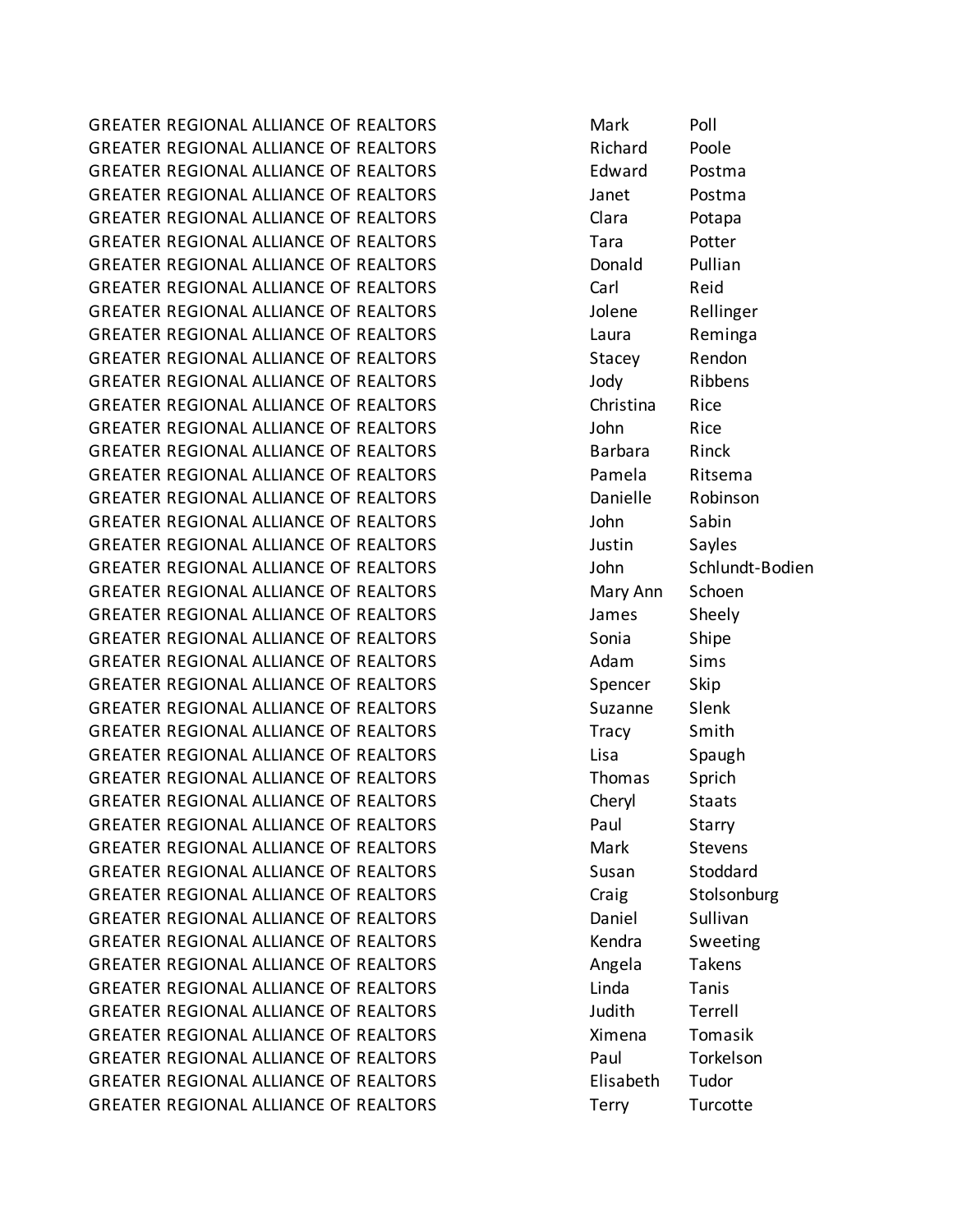GREATER REGIONAL ALLIANCE OF REALTORS Nikki Turner GREATER REGIONAL ALLIANCE OF REALTORS John Turrentine GREATER REGIONAL ALLIANCE OF REALTORS Michael Valentino GREATER REGIONAL ALLIANCE OF REALTORS Michael Vanderbrug GREATER REGIONAL ALLIANCE OF REALTORS Lindsay VanDuinen-Scully GREATER REGIONAL ALLIANCE OF REALTORS Timothy VerStrate GREATER REGIONAL ALLIANCE OF REALTORS **Brandon** Vidal GREATER REGIONAL ALLIANCE OF REALTORS FRAGIST REALTORS BRANDON VISSER GREATER REGIONAL ALLIANCE OF REALTORS Steve Steve Steve Steve GREATER REGIONAL ALLIANCE OF REALTORS Sharon Wallace GREATER REGIONAL ALLIANCE OF REALTORS Joseph Walters GREATER REGIONAL ALLIANCE OF REALTORS NET MAKE A Nicole Ware GREATER REGIONAL ALLIANCE OF REALTORS THE REALTORS Kirsten Weber GREATER REGIONAL ALLIANCE OF REALTORS THE REALTORS David Welch GREATER REGIONAL ALLIANCE OF REALTORS Charlie West GREATER REGIONAL ALLIANCE OF REALTORS Joshua West GREATER REGIONAL ALLIANCE OF REALTORS THE STATE State of Month GREATER REGIONAL ALLIANCE OF REALTORS Sharon Wierks GREATER REGIONAL ALLIANCE OF REALTORS Elaine Williams GREATER REGIONAL ALLIANCE OF REALTORS Sheri Willmore GREATER REGIONAL ALLIANCE OF REALTORS Chere Wiseman GREATER REGIONAL ALLIANCE OF REALTORS Tara Witt GREATER REGIONAL ALLIANCE OF REALTORS **Mary Ann** Wright GREATER REGIONAL ALLIANCE OF REALTORS Whitney Wu GREATER REGIONAL ALLIANCE OF REALTORS Wallis Wyma GREATER REGIONAL ALLIANCE OF REALTORS THE STREAGHT STEVEN TO Zaagman GREATER REGIONAL ALLIANCE OF REALTORS Ann Zimmer GREATER REGIONAL ALLIANCE OF REALTORS THE Rachel Tripsie GREATER REGIONAL ALLIANCE OF REALTORS Amber Zook GROSSE POINTE BOARD OF REALTORS Mario Como GROSSE POINTE BOARD OF REALTORS Alexis DeLuca GROSSE POINTE BOARD OF REALTORS Allison LaPointe GROSSE POINTE BOARD OF REALTORS THE STATE SUBSERVIEW SUBSERVIEW Leto GROSSE POINTE BOARD OF REALTORS Sarah Marchi GROSSE POINTE BOARD OF REALTORS LATE Lara Miller GROSSE POINTE BOARD OF REALTORS THE REALTORS REALTORS CONSIDER A MOKRAY GROSSE POINTE BOARD OF REALTORS THE REALT BELINE BELINE BELINE Obeid GROSSE POINTE BOARD OF REALTORS Suzanne O'Brien GROSSE POINTE BOARD OF REALTORS GARDEN GARY Patrosso GROSSE POINTE BOARD OF REALTORS FOR REALTORS Ryan Peck GROSSE POINTE BOARD OF REALTORS TAG STATE SMITH TAMARA Smith GROSSE POINTE BOARD OF REALTORS **EXAGLE 1** Donna Stoner HILLSDALE COUNTY BOARD OF REALTORS THE REALTORS Becki Becki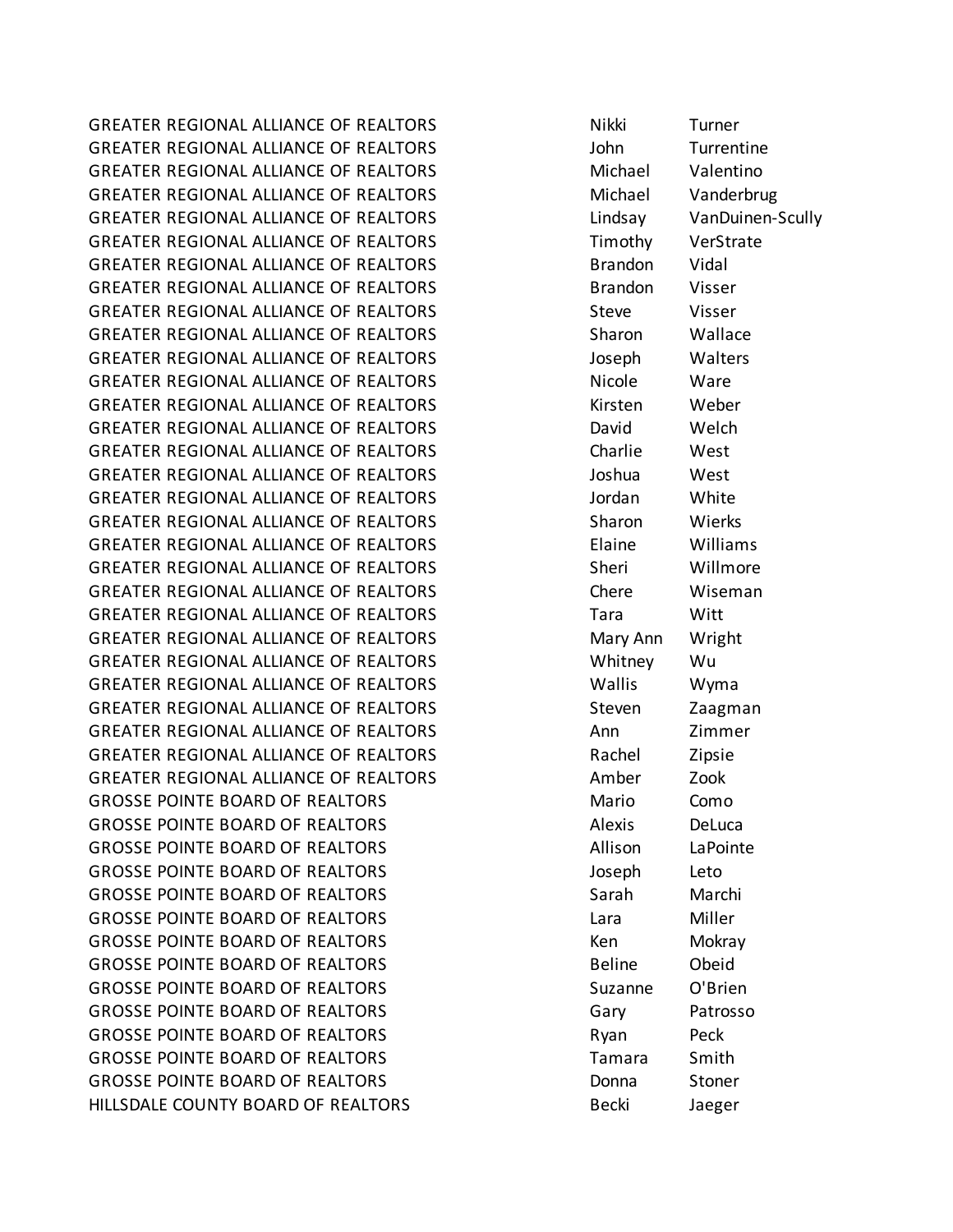HILLSDALE COUNTY BOARD OF REALTORS THE SHIRL SMITH SMITH JACKSON AREA ASSOCIATION OF REALTORS **MELISSA BAILEY** JACKSON AREA ASSOCIATION OF REALTORS MARY ANN BARTUS JACKSON AREA ASSOCIATION OF REALTORS **MARGARET BOLDON** JACKSON AREA ASSOCIATION OF REALTORS LEXIE CALDWELL JACKSON AREA ASSOCIATION OF REALTORS CLIFFORD COLE JACKSON AREA ASSOCIATION OF REALTORS THE STATE STATE Of List of LOI US ACTES ON A LOI COLLIS Jr. JACKSON AREA ASSOCIATION OF REALTORS AJ CROWNOVER JACKSON AREA ASSOCIATION OF REALTORS AMY GILPIN JACKSON AREA ASSOCIATION OF REALTORS Darren Grodi JACKSON AREA ASSOCIATION OF REALTORS LORI HAUETER JACKSON AREA ASSOCIATION OF REALTORS SHERRY HOOD JACKSON AREA ASSOCIATION OF REALTORS ANNIE HOOVER JACKSON AREA ASSOCIATION OF REALTORS Mollie Hubler JACKSON AREA ASSOCIATION OF REALTORS THE REALT RESERVE HUDS AND REALTY AND MUSICAL HUDSON JACKSON AREA ASSOCIATION OF REALTORS TIMOTHY JACOBS JACKSON AREA ASSOCIATION OF REALTORS CYNTHIA LIVERMORE JACKSON AREA ASSOCIATION OF REALTORS DEE DEE MARCELLINO JACKSON AREA ASSOCIATION OF REALTORS Bruce Maxson JACKSON AREA ASSOCIATION OF REALTORS **Brandon** McClinchey JACKSON AREA ASSOCIATION OF REALTORS RONALD MCCLURG JACKSON AREA ASSOCIATION OF REALTORS THE MIKE THAT POTTS JACKSON AREA ASSOCIATION OF REALTORS SHANNON PRAIN JACKSON AREA ASSOCIATION OF REALTORS JENIFER SCANLON JACKSON AREA ASSOCIATION OF REALTORS NORA SHARPE-McGEE JACKSON AREA ASSOCIATION OF REALTORS THERESE SHERWOOD JACKSON AREA ASSOCIATION OF REALTORS THE REALT AND MALL THERINE SMARCH JACKSON AREA ASSOCIATION OF REALTORS Becky Smith JACKSON AREA ASSOCIATION OF REALTORS Valerie Stover JACKSON AREA ASSOCIATION OF REALTORS FOR REALTORS ROBERT FIPTON JACKSON AREA ASSOCIATION OF REALTORS CHARLES TOBIAS JACKSON AREA ASSOCIATION OF REALTORS THE REALT MEET ALL ASSESSED AND REAL TO A VEHICLE A VEHICLE AND MEET ALCOHOL. LENAWEE COUNTY ASSOCIATION OF REALTORS THE REALTORS Kyle Cranor LENAWEE COUNTY ASSOCIATION OF REALTORS Christine Pinkelman LENAWEE COUNTY ASSOCIATION OF REALTORS THE SERVICE RISING LENAWEE COUNTY ASSOCIATION OF REALTORS Kathy Zmijewski LIVINGSTON COUNTY ASSOCIATION OF REALTORS INC Pamela Leach LIVINGSTON COUNTY ASSOCIATION OF REALTORS INC John Loy LIVINGSTON COUNTY ASSOCIATION OF REALTORS INC Joshua Murray MASON OCEANA MANISTEE BOARD OF REALTORS INC Diana Kovalcik MASON OCEANA MANISTEE BOARD OF REALTORS INC Jacqueline Makowicki MASON OCEANA MANISTEE BOARD OF REALTORS INC Monica Owens MASON OCEANA MANISTEE BOARD OF REALTORS INC Brian Riley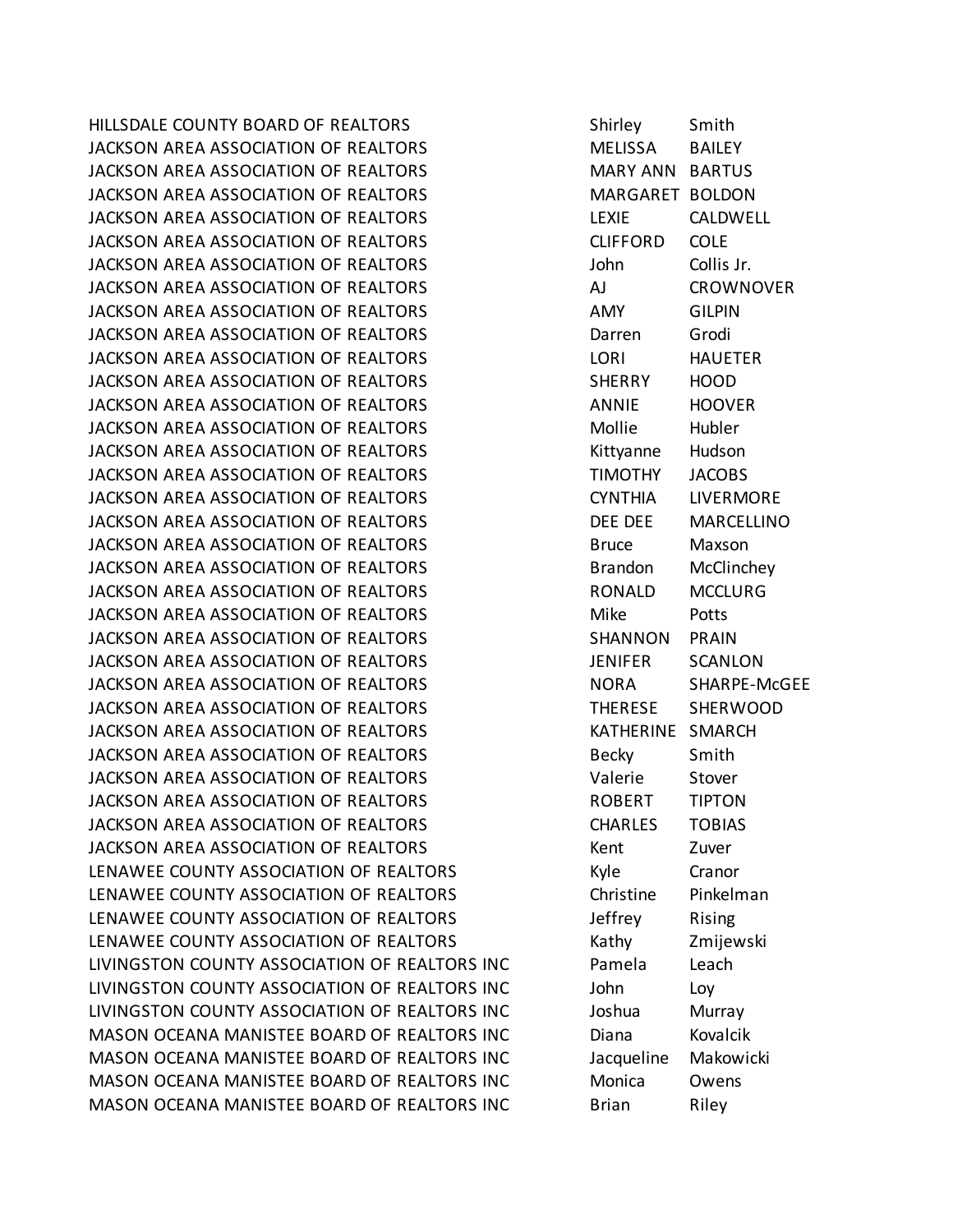| MIDLAND BOARD OF REALTORS INC                      | Thomas       | Webb            |
|----------------------------------------------------|--------------|-----------------|
| MONROE DOWN RIVER REGIONAL ASSOCIATION OF REALTORS | Caroline     | Cartwright      |
| MONROE DOWN RIVER REGIONAL ASSOCIATION OF REALTORS | William      | Hassett         |
| MONROE DOWN RIVER REGIONAL ASSOCIATION OF REALTORS | Robin        | Heath           |
| MONROE DOWN RIVER REGIONAL ASSOCIATION OF REALTORS | Steven       | <b>Hudkins</b>  |
| MONROE DOWN RIVER REGIONAL ASSOCIATION OF REALTORS | Caryn        | Lorentz         |
| MONROE DOWN RIVER REGIONAL ASSOCIATION OF REALTORS | Angie        | McNeely         |
| MONROE DOWN RIVER REGIONAL ASSOCIATION OF REALTORS | Nancy        | Montrie         |
| MONROE DOWN RIVER REGIONAL ASSOCIATION OF REALTORS | Donna        | Overmyer        |
| MONROE DOWN RIVER REGIONAL ASSOCIATION OF REALTORS | Susan        | Roppel          |
| MONROE DOWN RIVER REGIONAL ASSOCIATION OF REALTORS | Dianna       | Snyder          |
| MONROE DOWN RIVER REGIONAL ASSOCIATION OF REALTORS | Tani         | Solomon         |
| MONROE DOWN RIVER REGIONAL ASSOCIATION OF REALTORS | Jonathan     | Standifer       |
| MONROE DOWN RIVER REGIONAL ASSOCIATION OF REALTORS | Tara         | Standifer       |
| MONTCALM COUNTY ASSOCIATION OF REALTORS            | Amanda       | Green           |
| MONTCALM COUNTY ASSOCIATION OF REALTORS            | Scott        | Haynes          |
| MONTCALM COUNTY ASSOCIATION OF REALTORS            | Chanda       | Ignatoski       |
| MONTCALM COUNTY ASSOCIATION OF REALTORS            | Jennifer     | Keech           |
| MONTCALM COUNTY ASSOCIATION OF REALTORS            | Sherry       | Olsen           |
| MONTCALM COUNTY ASSOCIATION OF REALTORS            | Richard      | Outman          |
| MONTCALM COUNTY ASSOCIATION OF REALTORS            | Christi      | Ritter          |
| MONTCALM COUNTY ASSOCIATION OF REALTORS            | Mike         | Satterlee       |
| MONTCALM COUNTY ASSOCIATION OF REALTORS            | Patricia     | Thomas          |
| MONTCALM COUNTY ASSOCIATION OF REALTORS            | Henry        | Vanderwerp      |
| MONTCALM COUNTY ASSOCIATION OF REALTORS            | Jason        | Woodard         |
| NORTH OAKLAND COUNTY BOARD OF REALTORS INC         | Sally        | Bell            |
| NORTH OAKLAND COUNTY BOARD OF REALTORS INC         | Thomas       | Kotzian         |
| NORTH OAKLAND COUNTY BOARD OF REALTORS INC         | Jeffrey      | Raupp           |
| NORTH OAKLAND COUNTY BOARD OF REALTORS INC         | Robert       | Watson          |
| NORTHEASTERN MICHIGAN BOARD OF REALTORS INC        | Kristi       | <b>Benedict</b> |
| NORTHEASTERN MICHIGAN BOARD OF REALTORS INC        | <b>Brent</b> | Church          |
| NORTHEASTERN MICHIGAN BOARD OF REALTORS INC        | Susan        | Fairbanks       |
| NORTHEASTERN MICHIGAN BOARD OF REALTORS INC        | Sheila       | Pelland         |
| NORTHEASTERN MICHIGAN BOARD OF REALTORS INC        | John         | Stanley         |
| NORTHEASTERN MICHIGAN BOARD OF REALTORS INC        | Debbie       | Whitford        |
| SAGINAW BOARD OF REALTORS                          | Dean         | Anderson        |
| SAGINAW BOARD OF REALTORS                          | Diana        | Bay             |
| SAGINAW BOARD OF REALTORS                          | Ashley       | Baynham         |
| SAGINAW BOARD OF REALTORS                          | Dean         | <b>Boivin</b>   |
| SAGINAW BOARD OF REALTORS                          | Jodie        | Bow             |
| SAGINAW BOARD OF REALTORS                          | Dona         | Czapp           |
| SAGINAW BOARD OF REALTORS                          | Anna         | Deel            |
| SAGINAW BOARD OF REALTORS                          | Tom          | Dittmer         |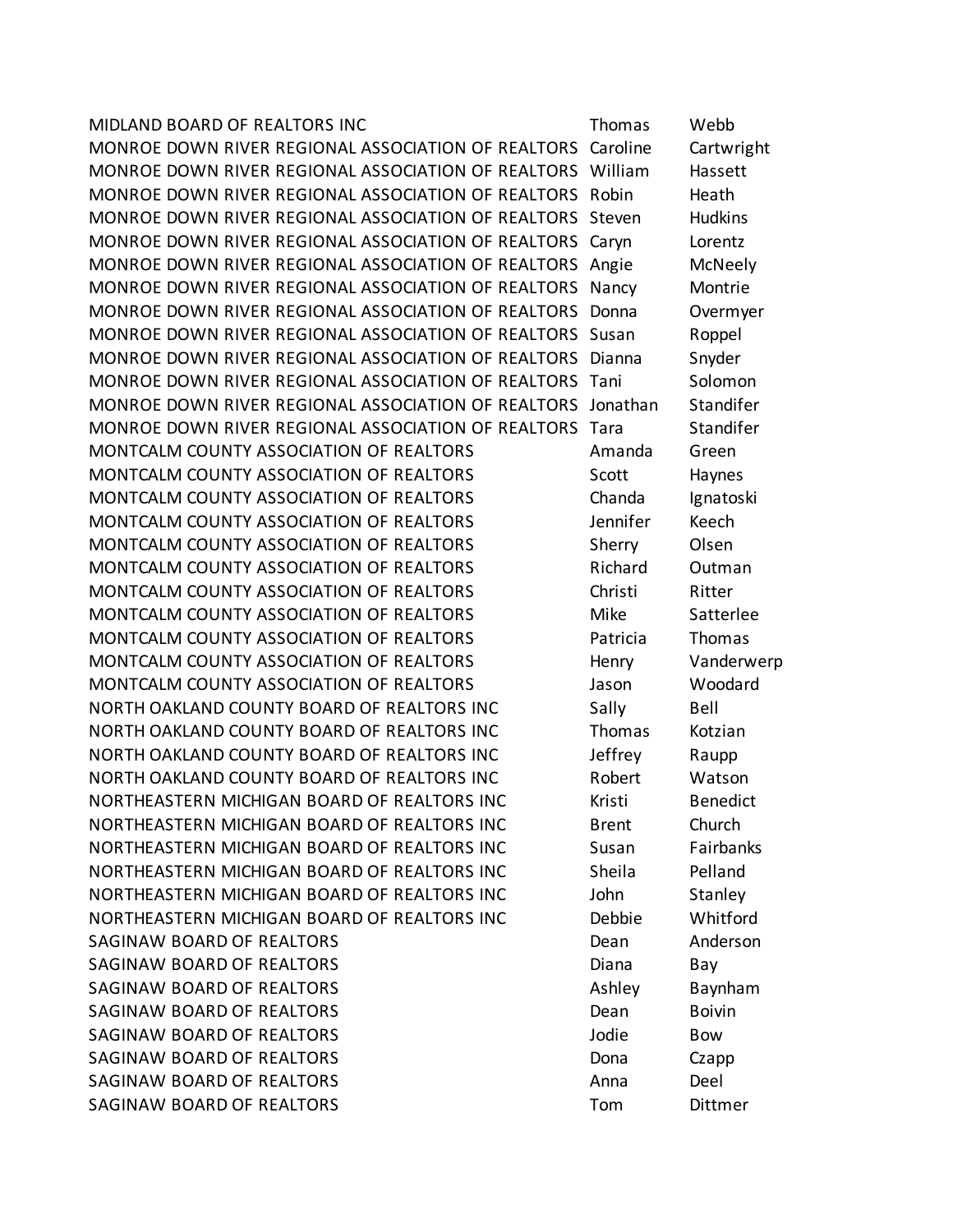SAGINAW BOARD OF REALTORS THE REALT ON SAGINAL REALTY REALTY AND REALTY AND REALTY AND REALTY AND REALTY AND RE SAGINAW BOARD OF REALTORS MONICLE SAGINAW Gilbert SAGINAW BOARD OF REALTORS MARY Mark Greskowiak SAGINAW BOARD OF REALTORS **Rachel Greskowiak** Rachel Greskowiak SAGINAW BOARD OF REALTORS **Rights** Ryan Guillen SAGINAW BOARD OF REALTORS **SAGINAW BOARD OF REALTORS** SAGINAW BOARD OF REALTORS AND THE SAGINAW Hauck SAGINAW BOARD OF REALTORS **SAGINAW BOARD OF REALTORS Janice** Hauck SAGINAW BOARD OF REALTORS SAGING AND SAGINAW Hendrick SAGINAW BOARD OF REALTORS **SAGINAW BOARD** OF REALTORS SAGINAW BOARD OF REALTORS **CONTROLL CONTROLLY SAGINAL HOLD** Hollis SAGINAW BOARD OF REALTORS **Ann** Houlihan SAGINAW BOARD OF REALTORS **SAGINAW BOARD OF REALTORS** SAGINAW BOARD OF REALTORS **Catherine Kretz** SAGINAW BOARD OF REALTORS NET ALL THE SAGINAW BOARD OF REALTORS SAGINAW BOARD OF REALTORS **Example 20 SAGINAW BOARD OF REALTORS Example 20 SIMUS** SAGINAW BOARD OF REALTORS **SAGINAW BOARD OF REALTORS Jennifer** McNally SAGINAW BOARD OF REALTORS TERRITORS TERRITORS THE STAGING MILLER SAGINAW BOARD OF REALTORS LINDS AND REALTORS Lindsey North SAGINAW BOARD OF REALTORS LOT NEXT CONTROLL BETTER THE REALT OF STATE REALTY AND REALTY AND REALTY AND REALTY A SAGINAW BOARD OF REALTORS **CONSTANDING** Constance Reppuhn SAGINAW BOARD OF REALTORS LIND CONTROL CONTROLLER Sarmiento SAGINAW BOARD OF REALTORS **EXAGINAL SHEP SHEP SHEP Shephard** SAGINAW BOARD OF REALTORS **Example 20 SAGINAW BOARD OF REALTORS Example 20 SET A** SOUTHWESTERN MICHIGAN ASSOCIATION OF REALTORS INC Judy Bibbings SOUTHWESTERN MICHIGAN ASSOCIATION OF REALTORS INC Kelly Bronkema SOUTHWESTERN MICHIGAN ASSOCIATION OF REALTORS INC Karin Buda SOUTHWESTERN MICHIGAN ASSOCIATION OF REALTORS INC Stephen Earls SOUTHWESTERN MICHIGAN ASSOCIATION OF REALTORS INC Linda Johnson SOUTHWESTERN MICHIGAN ASSOCIATION OF REALTORS INC James Marcoux SOUTHWESTERN MICHIGAN ASSOCIATION OF REALTORS INC Chris Marzke SOUTHWESTERN MICHIGAN ASSOCIATION OF REALTORS INC Frank Noble SOUTHWESTERN MICHIGAN ASSOCIATION OF REALTORS INC Anne Odden SOUTHWESTERN MICHIGAN ASSOCIATION OF REALTORS INC Tarah Sheteron SOUTHWESTERN MICHIGAN ASSOCIATION OF REALTORS INC Karen Snyder SOUTHWESTERN MICHIGAN ASSOCIATION OF REALTORS INC Daniel Stacey SOUTHWESTERN MICHIGAN ASSOCIATION OF REALTORS INC Brian Stegman SOUTHWESTERN MICHIGAN ASSOCIATION OF REALTORS INC John Valenziano ST JOSEPH COUNTY ASSOCIATION OF REALTORS THE REALT REALTY REALTY ASSESSED A REAL REAL REAL REAL REALTY ASSESSED ST JOSEPH COUNTY ASSOCIATION OF REALTORS THE REATLE Rathleen Earl TRAVERSE AREA ASSOCIATION OF REALTORS TRAVERSE Raren Ardery TRAVERSE AREA ASSOCIATION OF REALTORS Dee Dee Burch TRAVERSE AREA ASSOCIATION OF REALTORS TRAVERSE Matthew Case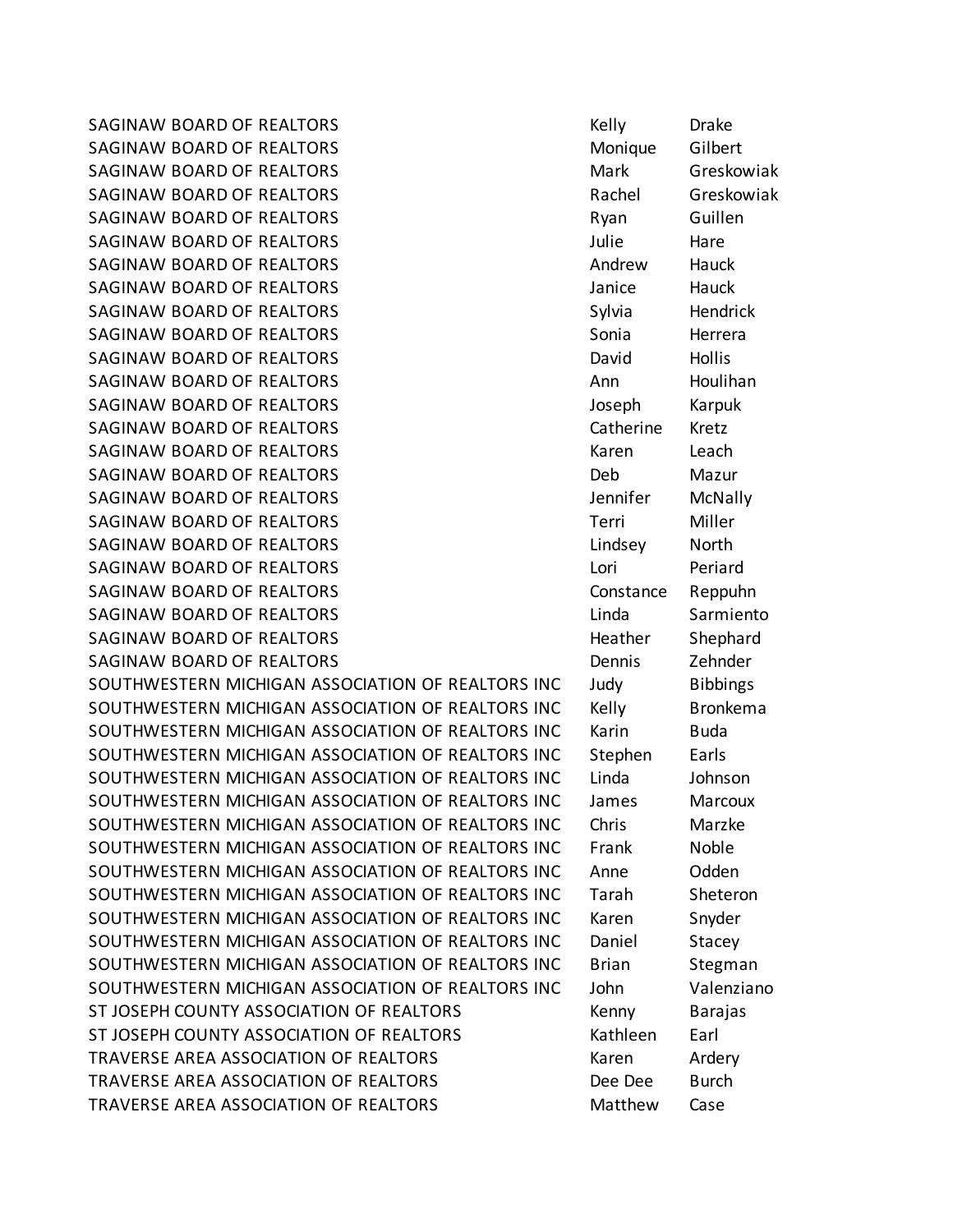TRAVERSE AREA ASSOCIATION OF REALTORS Carolyn Collins TRAVERSE AREA ASSOCIATION OF REALTORS METALLY Mercedes Davidson TRAVERSE AREA ASSOCIATION OF REALTORS TIM Tim Evans TRAVERSE AREA ASSOCIATION OF REALTORS Lou Anne Ford TRAVERSE AREA ASSOCIATION OF REALTORS TRAVERSE Andrea Galloup TRAVERSE AREA ASSOCIATION OF REALTORS TRAVERSES Collay TRAVERSE AREA ASSOCIATION OF REALTORS Gwen Hall TRAVERSE AREA ASSOCIATION OF REALTORS TRAVERSE Hansen TRAVERSE AREA ASSOCIATION OF REALTORS Jessica Holly TRAVERSE AREA ASSOCIATION OF REALTORS TRAVERSE David Hricik TRAVERSE AREA ASSOCIATION OF REALTORS Maribeth Kinsley TRAVERSE AREA ASSOCIATION OF REALTORS Connor Miller TRAVERSE AREA ASSOCIATION OF REALTORS TONI MORRISON TRAVERSE AREA ASSOCIATION OF REALTORS Lauren Prentice TRAVERSE AREA ASSOCIATION OF REALTORS TRAVERSE Peter Racine TRAVERSE AREA ASSOCIATION OF REALTORS TRAVERSE Carol Reichard TRAVERSE AREA ASSOCIATION OF REALTORS Steve Scheppe TRAVERSE AREA ASSOCIATION OF REALTORS Ted Schweitzer TRAVERSE AREA ASSOCIATION OF REALTORS TRAVERSE Abby Sierzputowski TRAVERSE AREA ASSOCIATION OF REALTORS Jennifer Sterling TRAVERSE AREA ASSOCIATION OF REALTORS TRAVERSE Holly Tegel TRAVERSE AREA ASSOCIATION OF REALTORS TRAVERSE Vandemark TRAVERSE AREA ASSOCIATION OF REALTORS TRAVERSE David Wilsey UPPER PENINSULA ASSOCIATION OF REALTORS INC Frederick Biery UPPER PENINSULA ASSOCIATION OF REALTORS INC David Bretall UPPER PENINSULA ASSOCIATION OF REALTORS INC Tanya Cota UPPER PENINSULA ASSOCIATION OF REALTORS INC Cheryl Cox UPPER PENINSULA ASSOCIATION OF REALTORS INC Gail Evans UPPER PENINSULA ASSOCIATION OF REALTORS INC Darrell Guitar UPPER PENINSULA ASSOCIATION OF REALTORS INC Michael Harris UPPER PENINSULA ASSOCIATION OF REALTORS INC Donna Heikkila UPPER PENINSULA ASSOCIATION OF REALTORS INC Karen Lahti UPPER PENINSULA ASSOCIATION OF REALTORS INC Laurel Maki UPPER PENINSULA ASSOCIATION OF REALTORS INC Faith Newberry UPPER PENINSULA ASSOCIATION OF REALTORS INC Steven Pelto UPPER PENINSULA ASSOCIATION OF REALTORS INC Thomas Racette UPPER PENINSULA ASSOCIATION OF REALTORS INC Matthew Sanregret UPPER PENINSULA ASSOCIATION OF REALTORS INC Lynn Sawicky UPPER PENINSULA ASSOCIATION OF REALTORS INC Amy Schieding UPPER PENINSULA ASSOCIATION OF REALTORS INC Denis Severinsen UPPER PENINSULA ASSOCIATION OF REALTORS INC Cynthia Spafford UPPER PENINSULA ASSOCIATION OF REALTORS INC Joshua Stein UPPER PENINSULA ASSOCIATION OF REALTORS INC Virginia Stroube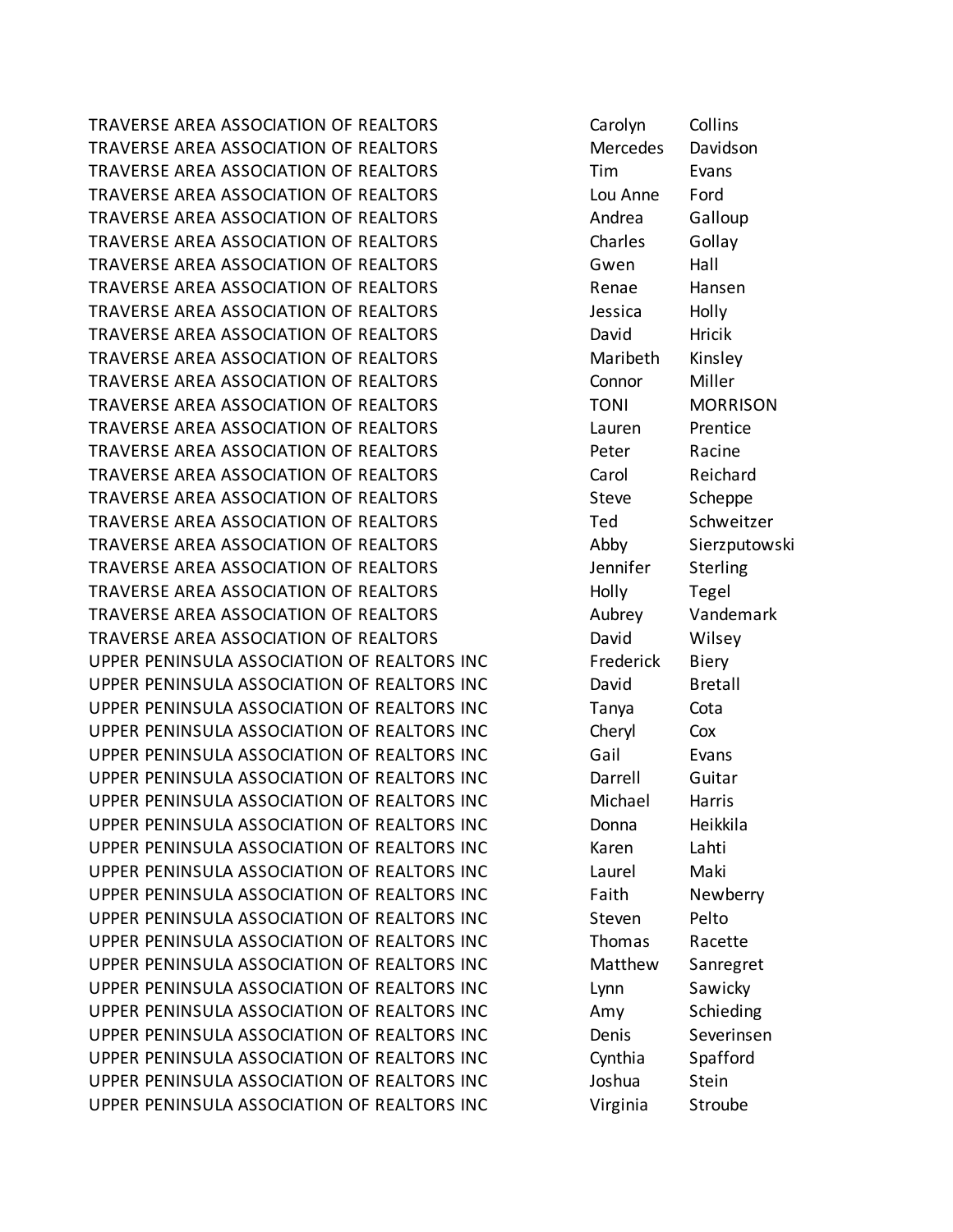UPPER PENINSULA ASSOCIATION OF REALTORS INC Holly Suerwier WATER WONDERLAND BOARD OF REALTORS **Example 20 Formulation** Patricia Archambo WATER WONDERLAND BOARD OF REALTORS Leslie Burroughs WATER WONDERLAND BOARD OF REALTORS THE STRING STEVE CRUSOE WATER WONDERLAND BOARD OF REALTORS THE REALTORS Denise Tryban WATER WONDERLAND BOARD OF REALTORS FOR Peter Whyte WEST CENTRAL ASSOCIATION OF REALTORS INC Finance and Jacklynn Bissonette WEST CENTRAL ASSOCIATION OF REALTORS INC THE RUSSELL BISSONETTE WEST CENTRAL ASSOCIATION OF REALTORS INC The Robert Burcham WEST CENTRAL ASSOCIATION OF REALTORS INC **David** Dougan WEST CENTRAL ASSOCIATION OF REALTORS INC Fact brack beth Faul WEST CENTRAL ASSOCIATION OF REALTORS INC **Example 20 DeAnna** Fulco WEST CENTRAL ASSOCIATION OF REALTORS INC FILL Robert For Johnson WEST CENTRAL ASSOCIATION OF REALTORS INC The Robin Kalnins WEST CENTRAL ASSOCIATION OF REALTORS INC THE Richard Kempton WEST CENTRAL ASSOCIATION OF REALTORS INC Sue Sue Kempton WEST CENTRAL ASSOCIATION OF REALTORS INC Fig. 5.5 Pamela Maharg WEST CENTRAL ASSOCIATION OF REALTORS INC Fig. 5 Fig. 2.1 Judy Maike WEST CENTRAL ASSOCIATION OF REALTORS INC FILL The Superphysion of McNally WEST CENTRAL ASSOCIATION OF REALTORS INC THE MEDITION CONTRAL MENTION MEDITION OF REALTORS INC WEST CENTRAL ASSOCIATION OF REALTORS INC **Benjamin** McNally WEST CENTRAL ASSOCIATION OF REALTORS INC FINITE Randy Ostrander WEST CENTRAL ASSOCIATION OF REALTORS INC FINITE Randy Poll WEST CENTRAL ASSOCIATION OF REALTORS INC Nancy Rottier WEST CENTRAL ASSOCIATION OF REALTORS INC The Ryan WEST CENTRAL ASSOCIATION OF REALTORS INC Fig. 5. Caorlyn Stern WEST CENTRAL ASSOCIATION OF REALTORS INC **Mark** Stevens WEST CENTRAL ASSOCIATION OF REALTORS INC Brooke Tanner WEST CENTRAL ASSOCIATION OF REALTORS INC The Marting WanderGoot WEST CENTRAL ASSOCIATION OF REALTORS INC FINITIAL MANUSCRIPT CHANGES WEST CENTRAL ASSOCIATION OF REALTORS INC **WILLIAM William** VanEck WEST CENTRAL ASSOCIATION OF REALTORS INC Laura Veersma WEST MICHIGAN LAKESHORE ASSOCIATION OF REALTORS David Arnoldink WEST MICHIGAN LAKESHORE ASSOCIATION OF REALTORS David Balsam WEST MICHIGAN LAKESHORE ASSOCIATION OF REALTORS Kurt Bauer WEST MICHIGAN LAKESHORE ASSOCIATION OF REALTORS Cynthia Beckman WEST MICHIGAN LAKESHORE ASSOCIATION OF REALTORS Nancy Bierenga WEST MICHIGAN LAKESHORE ASSOCIATION OF REALTORS Paul Brooks WEST MICHIGAN LAKESHORE ASSOCIATION OF REALTORS Peggy Campbell WEST MICHIGAN LAKESHORE ASSOCIATION OF REALTORS Curtis Carini WEST MICHIGAN LAKESHORE ASSOCIATION OF REALTORS James Coe WEST MICHIGAN LAKESHORE ASSOCIATION OF REALTORS Julie DeDoes WEST MICHIGAN LAKESHORE ASSOCIATION OF REALTORS Rick Dernberger